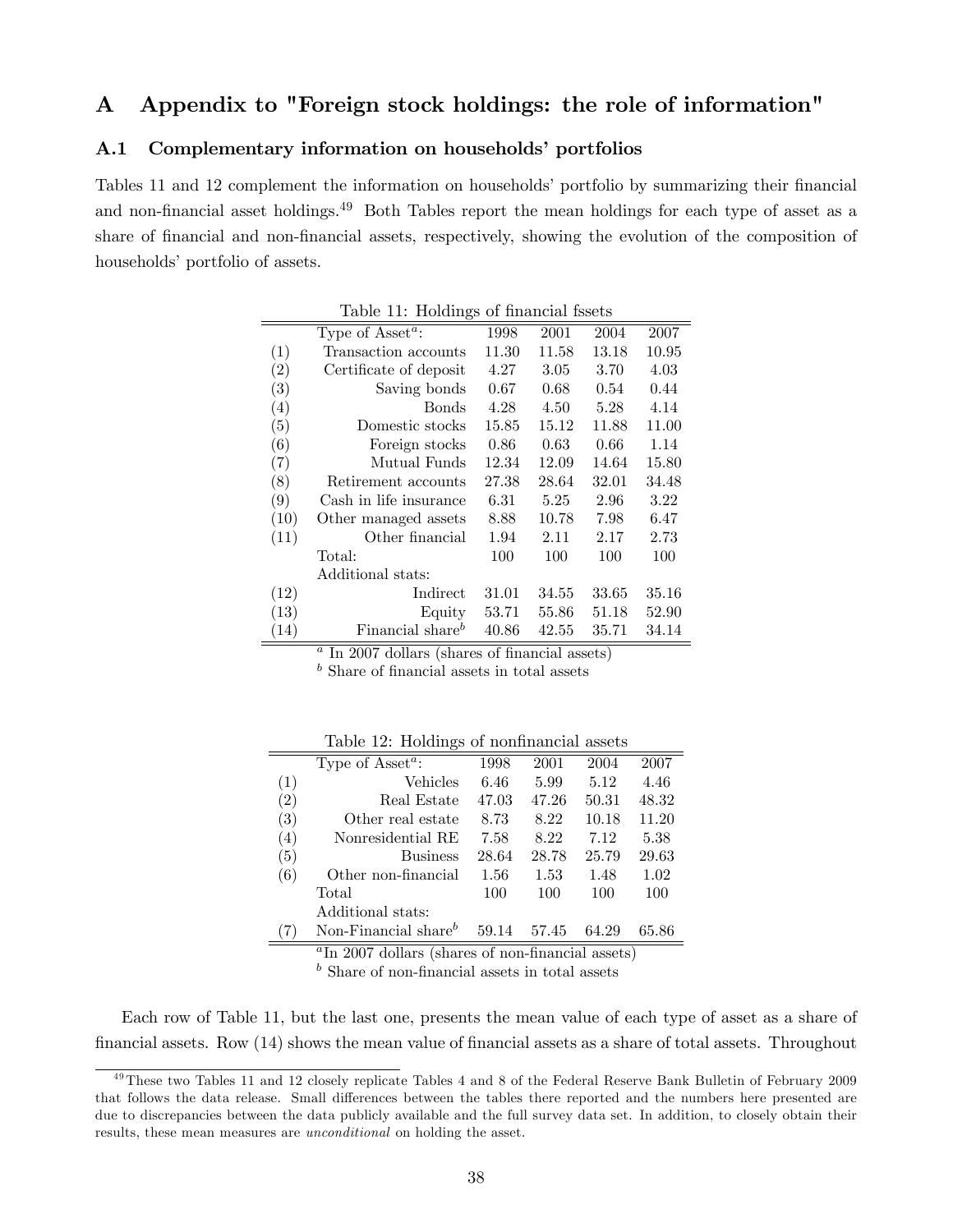the years, after reaching its peak in 2001, households move away from financial assets as a share of total assets. In fact, this decrease over the years verifies for most of the categories reported on the table, with the exception of holdings of retirement accounts and mutual funds (rows (7) and (8)). These last two types of investment are almost steady over the first three trienniums of the Survey and increase between 2004 and 2007, as a share of financial assets.

Figure 5 shows the mean holdings as a share of total financial wealth, conditional on holding the asset by total wealth percentiles. While participation and unconditional shares (unreported) are increasing in wealth percentiles, there is no such clear pattern when looking at conditional shares of financial assets. As Figure 5 shows, instead; it is not true that the shares of each type of asset increase across wealth quartiles; and it is also not true that this share monotonically increases for each percentile over time. For both domestic and foreign direct holdings, it is actually true that in 2001, 2004 and 2007, the shares of these types of assets decrease when moving from the middle percentiles to the highest ones.<sup>50</sup>

Figure 6 reports the mean holdings of each asset class as a share of financial assets, conditional on holding the asset. The hump-shape, again, verifies for equity and indirect holdings, even though the shape is less pronounced than in Figure 3. For direct holdings of domestic and foreign stocks, however, there is no clear pattern across age intervals. These findings are in line with previous documentation of a weak relation between shares of assets held and age. It is interesting to notice that for direct holdings of domestic stocks there is actually an inverse hump-shape in the last three trienniums, suggesting that agents would experiment with those type of assets when young, migrate to other type of investments between late 30s and 60s and go back to these markets when older. No pattern appears to verify when looking at direct holdings of foreign stocks.

For stock holdings, as a share of financial assets, rows  $(5)$  and  $(6)$  show that households reduce their direct holdings between 2001 and 2004, while increasing their direct holdings of foreign stocks in the last triennium. In addition, to complement the analysis, row (13) of Table 11 present the path followed by equity holdings showing a small increase in such holdings in the last triennium.

Finally, Table 11, row (14), shows that the share of financial assets in total assets held by households has increased between 1998 and 2001, but decreased from the latter year to 2007. This decrease suggests that despite the recent recovery of the financial markets after the crisis in 2001, there is a movement towards non-financial assets on agents' portfolios. As Table 12 indicates, the boom in the housing market appears to be the main driver of the shift towards non-financial assets. There is a continuous increase in real estate asset holdings as a share of non-financial assets until 2004, while in 2007 there is a decline of this same variable.

Table 13 complements the robustness checks of Section 4 in the paper by replicating the *probit* estimations but constraining the sample to households whose asset levels are at the top 10% of the wealth distribution. The table shows that the results do not change substantially indicating that even if the regression variables may be correlated to wealth, this relation is not affecting of biasing the results.

 $^{50}$ In 1998, the share held in foreign stocks at wealth percentiles as low as 10 showed a spike as a result of some few outliers which are dropped.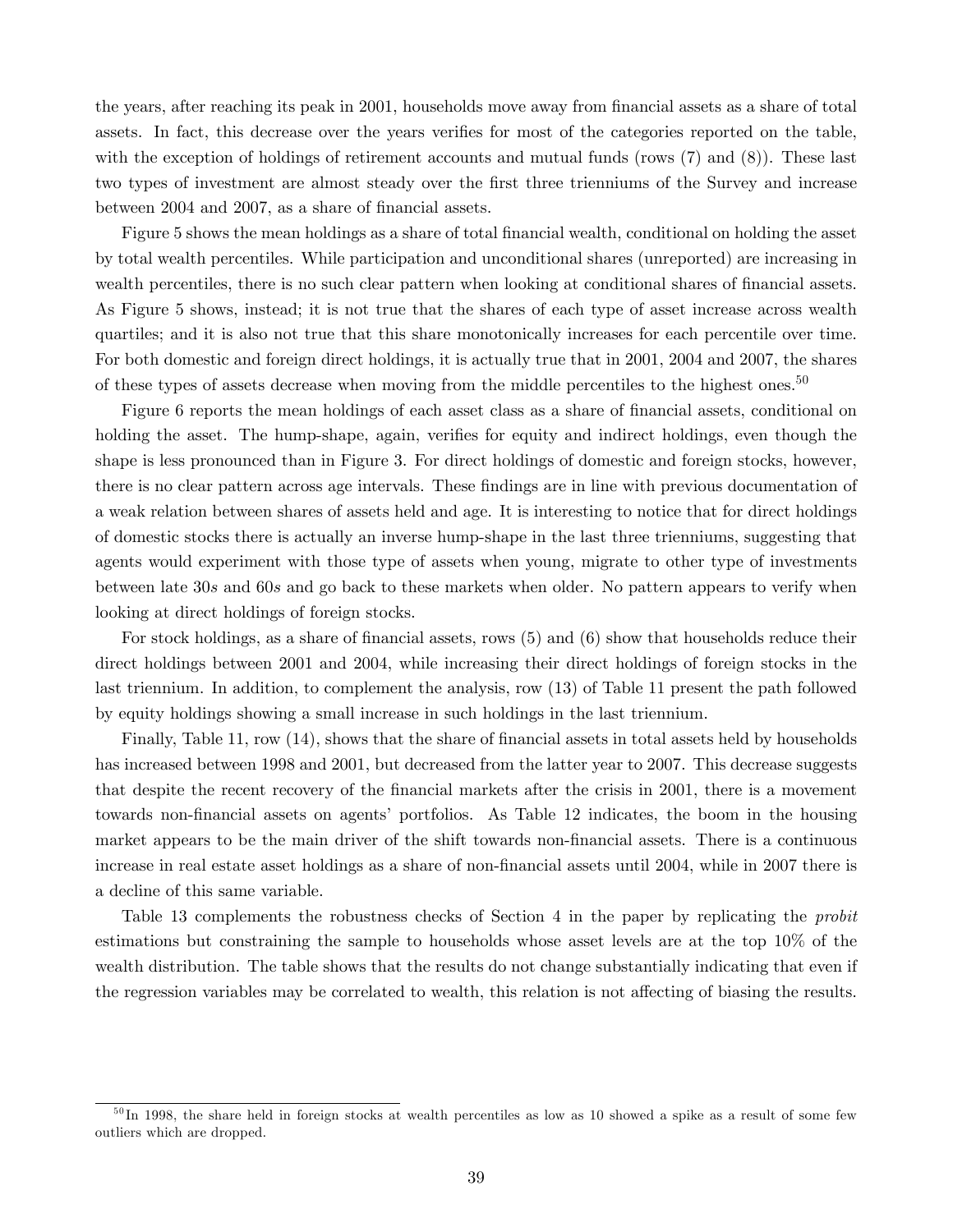

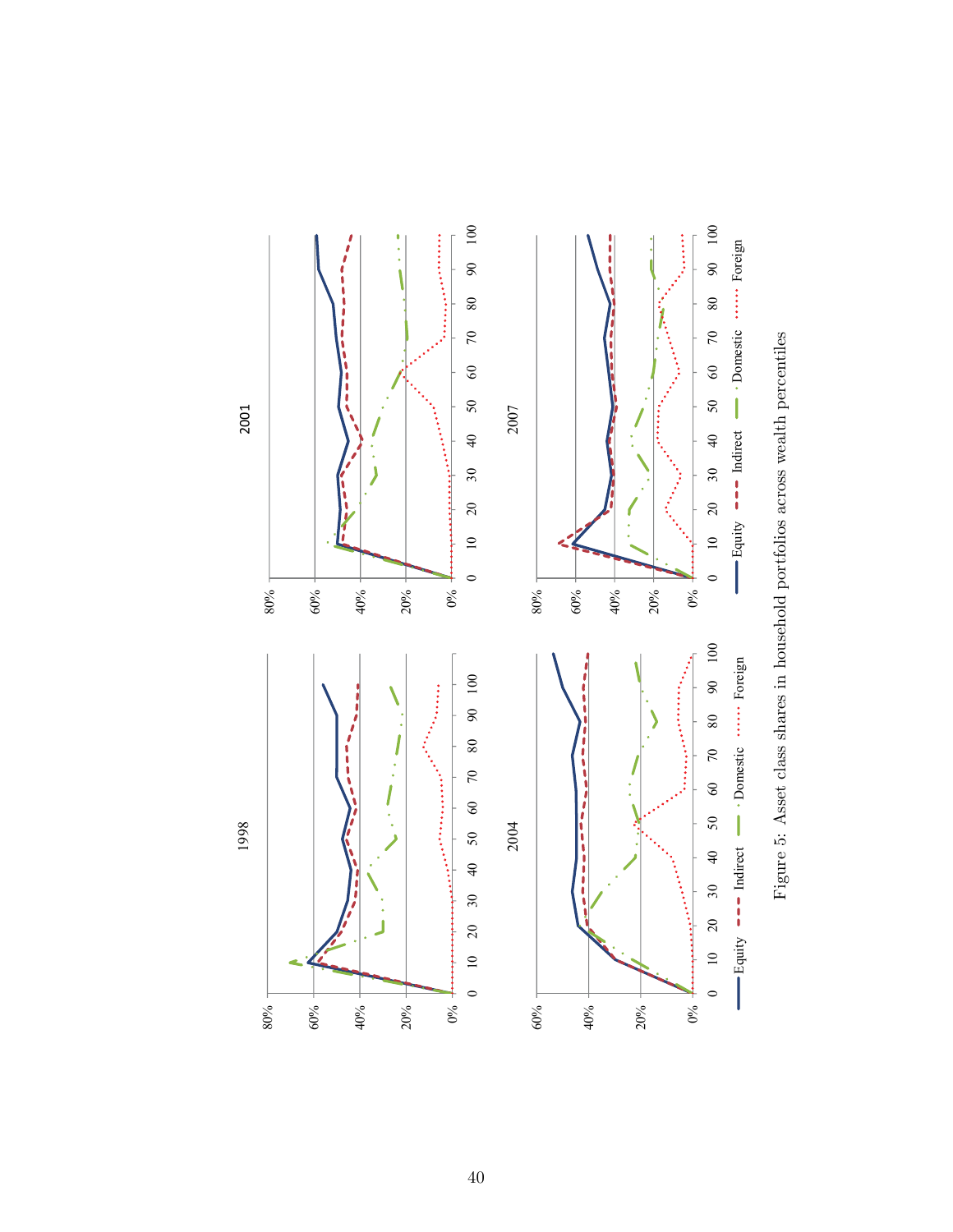|                 | Foreign Stocks         |         | Domestic Stocks |         | Indirect Holdings |         |
|-----------------|------------------------|---------|-----------------|---------|-------------------|---------|
| Constant        | $-7.713***$            | (1.213) | $-2.163*$       | (1.145) | $-3.407***$       | (1.301) |
| Assets          | $0.445***$             | (0.09)  | $0.16**$        | (0.076) | 0.042             | (0.109) |
| Income          | 0.092                  | (0.06)  | $0.156***$      | (0.058) | $0.325^{***}\;$   | (0.072) |
| <b>Business</b> | $-0.129***$            | (0.031) | $-0.059*$       | (0.031) | $-0.128**$        | (0.058) |
| Debt            | $-0.041$               | (0.039) | $-0.025$        | (0.032) | $-0.028$          | (0.039) |
| Age             | 0.008                  | (0.035) | $-0.018$        | (0.037) | $0.095***$        | (0.037) |
| Age2            | $\Omega$               | (0)     | $\Omega$        | (0)     | $-0.001**$        | (0)     |
| Married         | 0.127                  | (0.178) | $-0.106$        | (0.182) | $-0.008$          | (0.186) |
| Female          | $0.62**$               | (0.298) | $-0.125$        | (0.285) | $-0.206$          | (0.256) |
| Hispanic        | $-0.63*$               | (0.328) | $-0.599*$       | (0.309) | $-0.398$          | (0.388) |
| No High School  | 0.675                  | (0.512) | $-0.353$        | (0.344) | $-0.374$          | (0.351) |
| College         | $0.47***$              | (0.156) | $0.314***$      | (0.121) | $0.281**$         | (0.134) |
| Self-employed   | 0.186                  | (0.137) | $-0.174$        | (0.117) | $-0.32*$          | (0.17)  |
| Retired         | 0.057                  | (0.246) | $-0.247$        | (0.239) | $-0.412$          | (0.29)  |
| Icertain        | $0.386^{\ast\ast\ast}$ | (0.14)  | $-0.368***$     | (0.1)   | 0.033             | (0.116) |
| Risk aversion   | $-0.228***$            | (0.085) | $-0.154**$      | (0.065) | $-0.244***$       | (0.08)  |
| 2001            | $-0.24$                | (0.165) | 0.031           | (0.147) | 0.111             | (0.182) |
| 2004            | $-0.323*$              | (0.171) | $-0.097$        | (0.146) | 0.01              | (0.184) |
| 2007            | 0.015                  | (0.171) | $-0.34**$       | (0.141) | $-0.044$          | (0.169) |
| Internet        | $0.316**$              | (0.125) | 0.052           | (0.109) | 0.224             | (0.154) |
|                 |                        |         |                 |         |                   |         |
| R-squared       | 0.147                  |         | 0.071           |         | 0.137             |         |

Table 13: Holdings of stocks at the tenth highest wealth percentile

The table reports coefficients and standard deviation estimates from probit models of ownership of foreign, domestic and indirect holdings of stocks for U.S. households in the 1998, 2001, 2004 and 2007 Surveys of Consumer Finances. Coefficients followed by \*\*\* are significant at  $1\%$ , \*\* are significant at  $5\%$  level, while coefficients followed by  $*$  are significant at  $10\%$  level. The Survey of Consumer Finances implements a multiple imputation procedure to correct for missing data, and hence, standard errors are adjusted by averaging the dependent and independent values across implicates. All data is weighted.

|             |            | 1998     |         |            | 2001     |         |
|-------------|------------|----------|---------|------------|----------|---------|
|             | Non-holder | Domestic | Foreign | Non-holder | Domestic | Foreign |
| Income      | 149.4      | 269.7    | 323.7   | 201.9      | 351.1    | 382.9   |
| Fin. Wealth | 389.6      | 1,405.3  | 2,506.8 | 524.4      | 1,757.5  | 2,940.3 |
| RE Wealth   | 452.4      | 417.6    | 467.7   | 419.5      | 576.8    | 636.4   |
| Bus. Wealth | 863.3      | 694.5    | 984.8   | 886.1      | 738.3    | 936.2   |
| <b>Debt</b> | 196.3      | 196.7    | 202.3   | 147.7      | 195.9    | 232.0   |
|             |            | 2004     |         |            | 2007     |         |
|             | Non-holder | Domestic | Foreign | Non-holder | Domestic | Foreign |
| Income      | 149.8      | 305.8    | 400.5   | 170.1      | 384.0    | 583.7   |
| Fin. Wealth | 539.5      | 1.612.9  | 2,671.7 | 272.3      | 1.831.0  | 3,272.0 |
| RE Wealth   | 706.6      | 760.8    | 846.3   | 730.3      | 930.0    | 1,047.0 |
| Bus. Wealth | 878.7      | 807.7    | 910.8   | 1,400.1    | 1,094.0  | 1,595.8 |
| Debt.       | 243.5      | 277.2    | 248.1   | 327.0      | 334.3    | 333.3   |

Table 14: Stock holders versus nonholders at at the tenth highest wealth percentile - financial characteristics (in 2007 thousand dollars)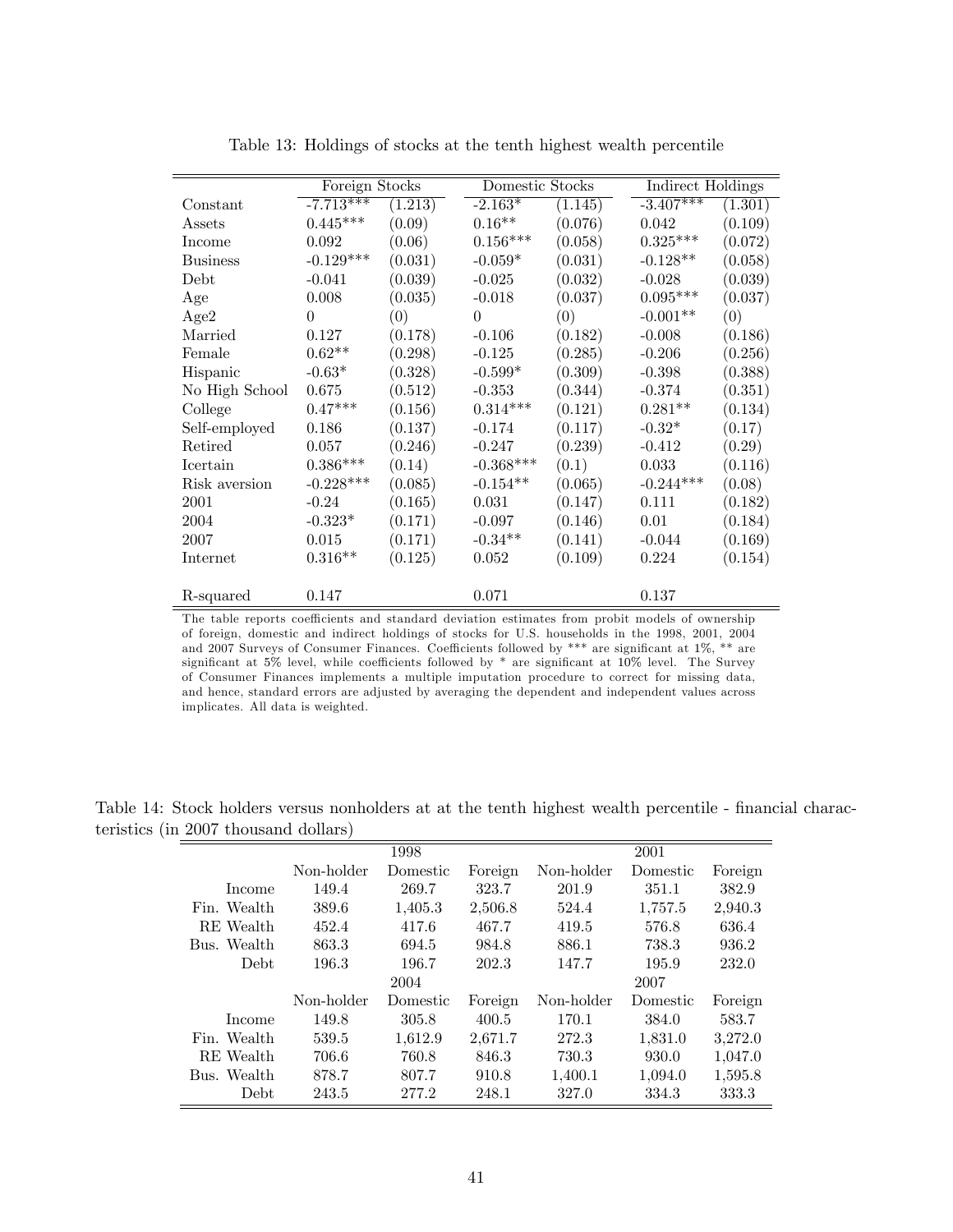

Figure 6: Share of financial assets on household portfolios by age

Table 15: Stock holders versus nonholders at the tenth highest wealth percentile - demographic characteristics

|               |            | 1998     |         |            | 2001     |         |
|---------------|------------|----------|---------|------------|----------|---------|
|               | Non-holder | Domestic | Foreign | Non-holder | Domestic | Foreign |
| Age           | 58.65      | 55.12    | 55.76   | 56.41      | 55.96    | 60.46   |
| Education     | 14.09      | 15.59    | 15.57   | 14.00      | 15.65    | 15.92   |
| Hispanic      | 0.04       | 0.01     | 0.01    | 0.01       | 0.01     | 0.00    |
| Married       | 0.91       | 0.83     | 0.74    | 0.80       | 0.85     | 0.81    |
| Risk Aversion | 3.10       | 2.58     | 2.31    | 3.15       | 2.58     | 2.69    |
|               |            | 2004     |         |            | 2007     |         |
|               | Non-holder | Domestic | Foreign | Non-holder | Domestic | Foreign |
| Age           | 60.52      | 58.34    | 60.42   | 55.49      | 56.60    | 57.64   |
| Education     | 14.45      | 15.66    | 15.67   | 13.74      | 15.69    | 16.01   |
| Hispanic      | 0.07       | 0.01     | 0.00    | 0.12       | 0.02     | 0.01    |
| Married       | 0.83       | 0.83     | 0.78    | 0.74       | 0.82     | 0.79    |
| Risk Aversion | 3.17       | 2.65     | 2.65    | 3.08       | 2.63     | 2.52    |
|               |            |          |         |            |          |         |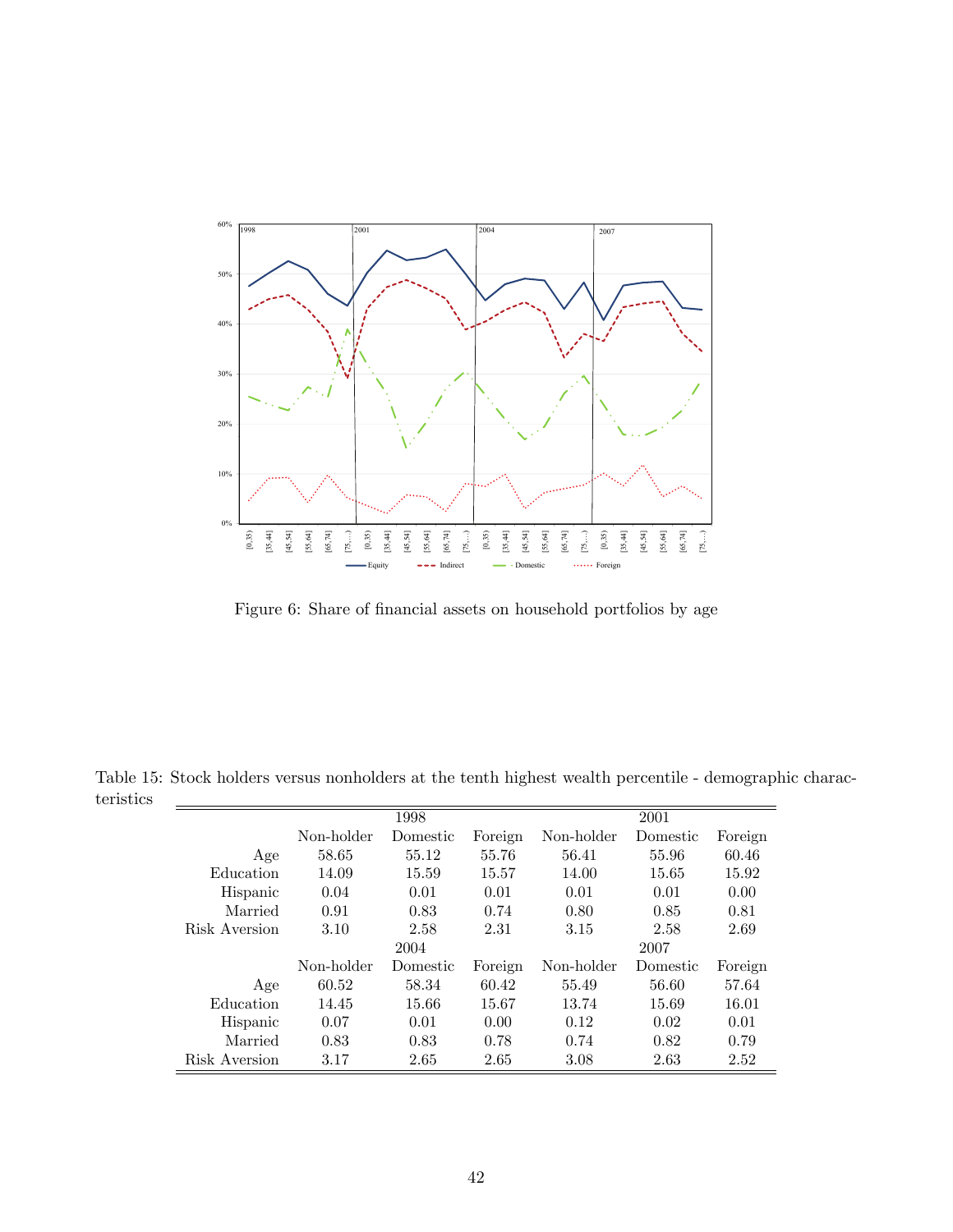|                                     | Foreign     |         |                       | Domestic                   |
|-------------------------------------|-------------|---------|-----------------------|----------------------------|
| Constant                            | $-6.804***$ | (1.03)  | $-2.306***$           | (0.679)                    |
| Assets                              | $0.297***$  | (0.068) | $0.281***$            | (0.05)                     |
| Income                              | $0.121*$    | (0.064) | 0.067                 | (0.053)                    |
| <b>Business</b>                     | $-0.079***$ | (0.028) | $-0.072***$           | (0.024)                    |
| Debt                                | $-0.065**$  | (0.032) | $-0.012$              | (0.026)                    |
| Age                                 | 0.025       | (0.034) | $-0.061***$           | (0.023)                    |
| Age2                                | $\theta$    | (0)     | $0.001**$             | (0)                        |
| Married                             | 0.148       | (0.21)  | $-0.064$              | (0.137)                    |
| Female                              | $0.517**$   | (0.263) | $-0.302$              | (0.191)                    |
| Hispanic                            | $-0.742***$ | (0.249) | $-0.663***$           | (0.232)                    |
| No High School                      | 0.236       | (0.385) | $-0.276$              | (0.215)                    |
| College                             | $0.4***$    | (0.154) | $0.214**$             | (0.086)                    |
| Self-employed                       | 0.218       | (0.135) | $-0.105$              | (0.088)                    |
| Retired                             | $-0.043$    | (0.213) | $-0.113$              | (0.078)                    |
| Icertain                            | $-0.226***$ | (0.074) | $-0.113$              | (0.078)                    |
| Risk aversion                       | $-0.226***$ | (0.074) | $-0.171***$           | (0.05)                     |
| 2001                                | 0.044       | (0.151) | 0.009                 | (0.103)                    |
| 2004                                | $-0.244$    | (0.152) | $-0.113$              | (0.078)                    |
| 2007                                | $-0.226***$ | (0.074) | $-0.271**$            | (0.107)                    |
| Internet                            | $0.275**$   | (0.133) | 0.103                 | (0.086)                    |
| Indirect                            | $0.392**$   | (0.177) | $0.367***$            | (0.092)                    |
|                                     |             |         |                       |                            |
| Wald test of independent equations: |             |         |                       | $rho=0$ : chi $2 = 1180.1$ |
|                                     |             |         | $Prob > chi2 = 0.000$ |                            |

Table 16: Regression results  $-$  biprobit regression including indirect holdings

The table reports coefficients and standard deviation estimates from a bivariate probit model of ownership of foreign and domestic stocks for U.S. households in the 1998, 2001, 2004 and 2007 Surveys of Consumer Finances. Coefficients followed by \*\*\* are significant at  $1\%$ , \*\* are significant at  $5\%$ level, while coefficients followed by  $*$  are significant at  $10\%$  level. The Survey of Consumer Finances implements a multiple imputation procedure to correct for missing data, and hence, standard errors are adjusted by averaging the dependent and independent values across implicates. All data is weighted.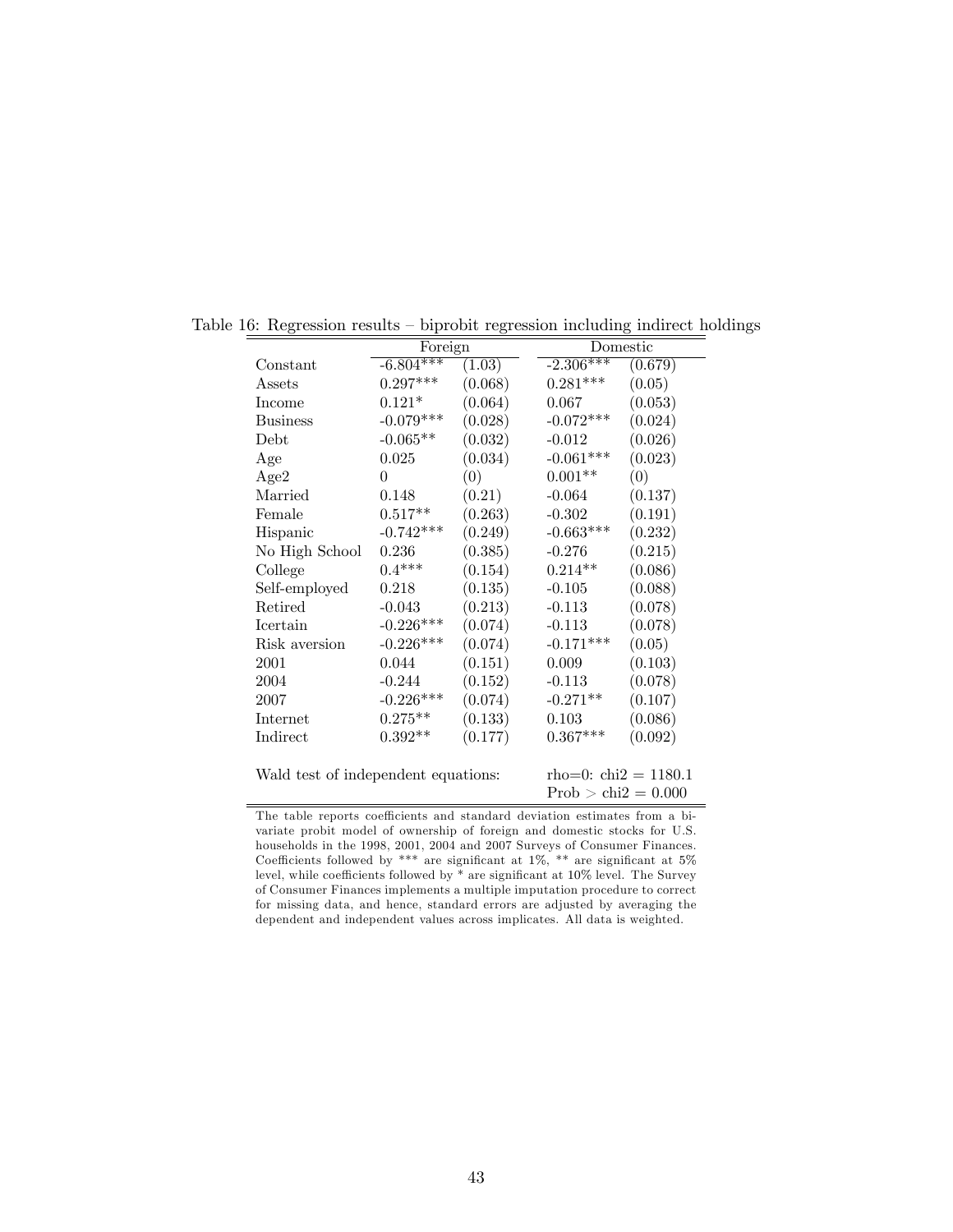|                                                                                                                |                        |                   |                        |                        | Table 17: Additional information variables |                        |                        |                                                                                                                                                                   |
|----------------------------------------------------------------------------------------------------------------|------------------------|-------------------|------------------------|------------------------|--------------------------------------------|------------------------|------------------------|-------------------------------------------------------------------------------------------------------------------------------------------------------------------|
|                                                                                                                | Times                  |                   | Shop                   |                        | $\bar{P}$ aper                             |                        |                        | Banker                                                                                                                                                            |
| Constant                                                                                                       | $-7.339***$<br>Foreign | Domestic<br>0.331 | $13.567***$<br>Foreign | Domestic<br>$3.924***$ | 13.697***<br>Foreign                       | Domestic<br>$3.891***$ | $13.451***$<br>Foreign | Domestic<br>$3.948***$                                                                                                                                            |
|                                                                                                                | (2.123)                | (1.153)           | (1.888)                | (0.887)                | (1.899)                                    | (0.875)                | (1.876)                | (0.885)                                                                                                                                                           |
| Assets                                                                                                         | $0.366**$              | 0.127             | $0.656***$             | $0.388***$             | $0.652***$                                 | $0.375***$             | $0.657***$             | $0.388***$                                                                                                                                                        |
|                                                                                                                | (0.157)                | (0.083)           | (0.13)                 | (0.062)                | (0.13)                                     | (0.062)                | (0.132)                | (0.061)                                                                                                                                                           |
| Income                                                                                                         | 0.102                  | $-0.041$          | $0.237***$             | $0.115*$               | $0.237***$                                 | $0.116*$               | $0.233**$              | $0.116*$                                                                                                                                                          |
|                                                                                                                | (0.126)                | (0.075)           | (0.112)                | (0.064)                | (0.112)                                    | (0.064)                | (0.112)                | (0.064)                                                                                                                                                           |
| Business                                                                                                       | $-0.125**$             | $-0.029$          | $-0.191***$            | $0.105***$             | $-0.186***$                                | 0.000                  | $-0.187***$            | $-0.105***$                                                                                                                                                       |
|                                                                                                                | (0.053)                | (0.035)           | (0.045)                | (0.029)                | (0.045)                                    | (0.029)                | (0.045)                | (0.029)                                                                                                                                                           |
| Debt                                                                                                           | $-0.083$               | 0.025             | $-0.108*$              | $-0.008$               | $-0.103*$                                  | $-0.005$               | $-0.109**$             | $-0.008$                                                                                                                                                          |
|                                                                                                                | (0.065)                | (0.041)           | (0.056)                | (0.034)                | (0.056)                                    | (0.034)                | (0.055)                | (0.034)                                                                                                                                                           |
| $\rm Age$                                                                                                      | 0.016                  | $-0.042$          | 0.075                  | $-0.064**$             | 0.076                                      | $-0.066**$             | 0.075                  | $-0.064**$                                                                                                                                                        |
|                                                                                                                | (0.066)                | (0.039)           | (0.065)                | (0.031)                | (0.064)                                    | (0.031)                | (0.065)                | (0.031)                                                                                                                                                           |
| Age2                                                                                                           | $\circ$                | $\circ$           | $-0.001$               | $0.001*$               | $-0.001$                                   | $0.001*$               | $-0.001$               | $0.001*$                                                                                                                                                          |
|                                                                                                                | (0.001)                | $\widehat{\odot}$ | (0.001)                | $\odot$                | (0.001)                                    | $\odot$                | (0.001)                | $\begin{array}{c} \n\odot \n\end{array}$                                                                                                                          |
| Married                                                                                                        | $-0.105$               | $-0.083$          | 0.016                  | $-0.033$               | 0.006                                      | $-0.04$                | 0.018                  | $-0.034$                                                                                                                                                          |
|                                                                                                                | (0.322)                | (0.197)           | (0.305)                | (0.19)                 | (0.306)                                    | (0.19)                 | (0.306)                | (0.19)                                                                                                                                                            |
| Female                                                                                                         | $0.878**$              | $-0.973**$        | $0.742*$               | $-0.442$               | $0.747*$                                   | $-0.451$               | $0.734*$               | $-0.442$                                                                                                                                                          |
|                                                                                                                | (0.439)                | (0.425)           | (0.432)                | (0.292)                | (0.43)                                     | (0.293)                | (0.432)                | (0.292)                                                                                                                                                           |
| Hispanic                                                                                                       | $-1.249*$              | $-1.021*$         | $-1.86***$             | $-1.082***$            | $-1.828***$                                | $-1.085***$            | $-1.839***$            | $-1.085***$                                                                                                                                                       |
|                                                                                                                | (0.745)                | (0.552)           | (0.673)                | (0.408)                | (0.671)                                    | (0.41)                 | (0.672)                | (0.408)                                                                                                                                                           |
| No High School                                                                                                 | $1.506*$               | 0.245             | 0.378                  | $-0.672*$              | 0.409                                      | $-0.677*$              | 0.382                  | $-0.675*$                                                                                                                                                         |
|                                                                                                                | (0.839)                | (0.542)           | (0.99)                 | (0.367)                | (0.997)                                    | (0.369)                | (0.986)                | (0.369)                                                                                                                                                           |
| College                                                                                                        | $1.389***$             | 0.042             | $0.948***$             | $0.372***$             | $0.913***$                                 | $0.355***$             | $0.943***$             | $0.374***$                                                                                                                                                        |
|                                                                                                                | (0.362)                | (0.149)           | (0.347)                | (0.121)                | (0.349)                                    | (0.122)                | (0.347)                | (0.121)                                                                                                                                                           |
| Self-employed                                                                                                  | 0.151                  | $-0.084$          | 0.279                  | $-0.176$               | 0.278                                      | $-0.173$               | 0.278                  | $-0.177$                                                                                                                                                          |
|                                                                                                                | (0.254)                | (0.144)           | (0.253)                | (0.112)                | (0.252)                                    | (0.112)                | (0.253)                | (0.112)                                                                                                                                                           |
| Retired                                                                                                        | 0.203                  | 0.014             | 0.212                  | 0.036                  | 0.246                                      | $0.04\,$               | 0.203                  | 0.039                                                                                                                                                             |
|                                                                                                                | (0.423)                | (0.263)           | (0.399)                | (0.246)                | (0.4)                                      | (0.246)                | (0.396)                | (0.246)                                                                                                                                                           |
| Icertain                                                                                                       | $0.576**$              | $-0.19$           | $0.571**$              | $-0.134$               | $0.562**$                                  | $-0.138$               | $0.562**$              | $-0.132$                                                                                                                                                          |
|                                                                                                                | (0.264)                | (0.12)            | (0.267)                | (0.103)                | (0.266)                                    | (0.103)                | (0.265)                | (0.103)                                                                                                                                                           |
| Risk aversion                                                                                                  | $-0.434***$            |                   | $-0.605***$            | $-0.258***$            | $-0.58***$                                 | $-0.248***$            | $-0.597***$            | $-0.26***$                                                                                                                                                        |
| 2001                                                                                                           | (0.152)<br>$-0.275$    | (0.085)<br>0.097  | (0.154)<br>0.002       | (0.062)<br>0.065       | (0.148)<br>0.028                           | (0.062)<br>0.078       | (0.15)<br>0.016        | (0.061)<br>0.062                                                                                                                                                  |
|                                                                                                                | (0.304)                | (0.16)            | (0.311)                | (0.136)                | (0.301)                                    | (0.136)                | (0.31)                 | (0.136)                                                                                                                                                           |
| 2004                                                                                                           | $-0.256$               | 0.212             | $-0.48$                | $-0.008$               | $-0.454$                                   | 0.002                  | $-0.459$               | $-0.01$                                                                                                                                                           |
|                                                                                                                | (0.318)                | (0.166)           | (0.299)                | (0.141)                | (0.293)                                    | (0.139)                | (0.298)                | (0.14)                                                                                                                                                            |
| 2007                                                                                                           | 0.327                  | $-0.425***$       | 0.092                  | $0.342**$              | 0.1                                        | $-0.337***$            | 0.133                  | $-0.347**$                                                                                                                                                        |
|                                                                                                                | (0.293)                | (0.171)           | (0.273)                | (0.143)                | (0.268)                                    | (0.143)                | (0.275)                | (0.145)                                                                                                                                                           |
| Information Var.                                                                                               | $0.003**$              | $\circ$           | 0.029                  | $-0.002$               | $0.39*$                                    | $0.211*$               | $-0.298$               | 0.042                                                                                                                                                             |
|                                                                                                                | (0.002)                | (0.001)           | (0.084)                | (0.036)                | (0.2)                                      | (0.11)                 | (0.236)                | (0.106)                                                                                                                                                           |
|                                                                                                                |                        |                   |                        |                        |                                            |                        |                        |                                                                                                                                                                   |
| R-squared                                                                                                      | 0.119                  | 0.054             | 0.221                  | 0.129                  |                                            | 0.224                  | 0.131                  | 0.223                                                                                                                                                             |
|                                                                                                                |                        |                   |                        |                        |                                            |                        |                        | The table reports coefficients and standard deviation estimates from a cloglog model of ownership of foreign and domestic stocks for U.S. households in the 1998, |
|                                                                                                                |                        |                   |                        |                        |                                            |                        |                        | 2001, 2004 and 2007 Surveys of Consumer Finances. Coefficients followed by *** are significant at 1%, ** are significant at 5% level, while coefficients followed |
|                                                                                                                |                        |                   |                        |                        |                                            |                        |                        | by $*$ are significant at 10% level. The Survey of Consumer Finances implements a multiple imputation procedure to correct for missing data, and hence, standard  |
| errors are adjusted by averaging the dependent and independent values across implicates. All data is weighted. |                        |                   |                        |                        |                                            |                        |                        |                                                                                                                                                                   |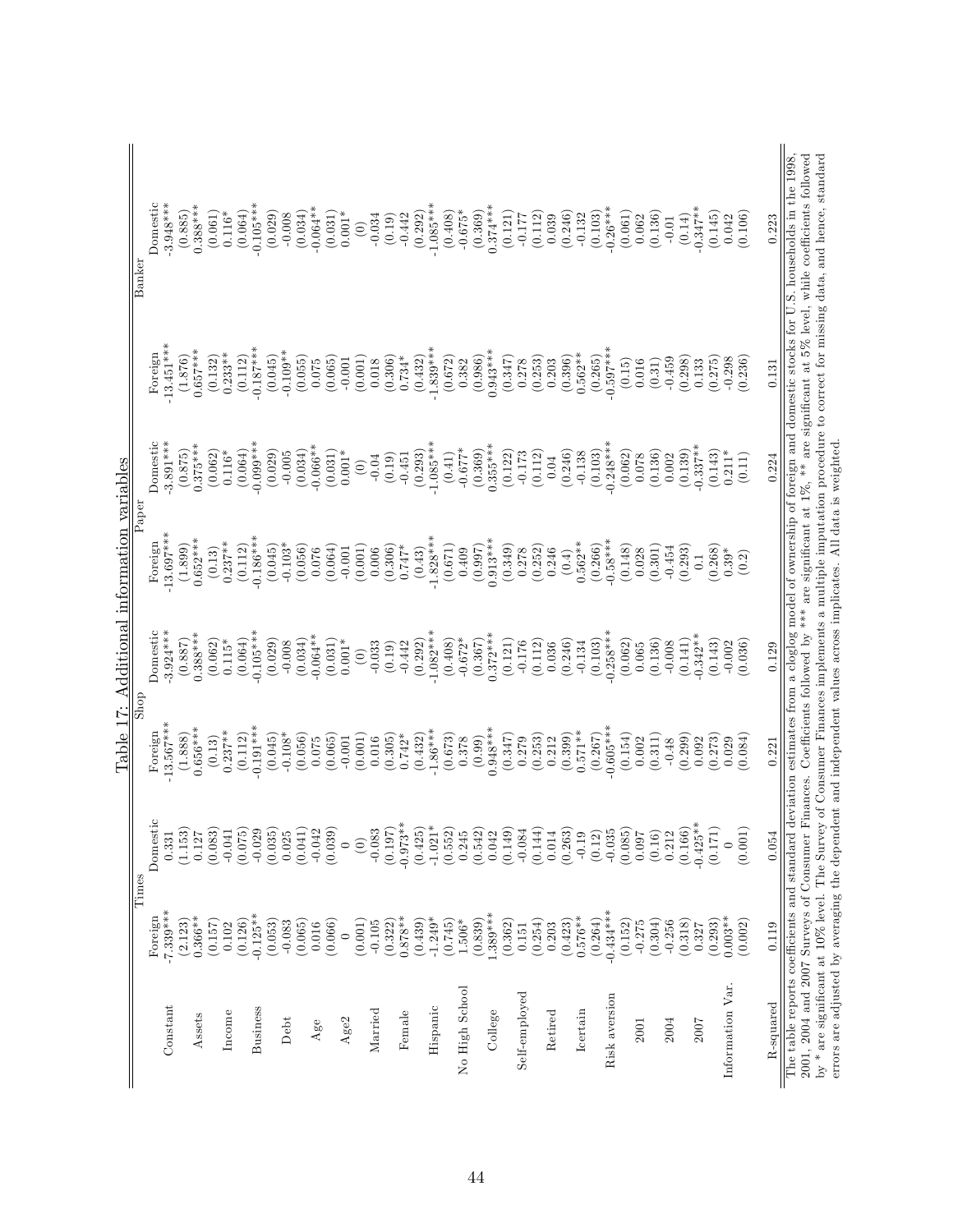|                      |                        | Broker      | Fin. Planner |                         | Friends                 |                        |
|----------------------|------------------------|-------------|--------------|-------------------------|-------------------------|------------------------|
|                      |                        | Domestic    | Foreign      |                         |                         |                        |
| Cons <sub>tant</sub> | $13.278***$<br>Foreign | $-3.86***$  | $-13.451***$ | Domestic<br>$-3.979***$ | $-13.122***$<br>Foreign | $4.026***$<br>Domestic |
|                      | (1.932)                | (0.887)     | (1.887)      | (0.88)                  | (1.913)                 | (0.881)                |
| Assets               | $0.656***$             | $0.385***$  | $0.658***$   | $0.391***$              | $0.642***$              | $0.391***$             |
|                      | (0.132)                | (0.061)     | (0.132)      | (0.061)                 | (0.135)                 | (0.062)                |
| Income               | $0.224*$               | $0.111*$    | $0.222**$    | $0.12*$                 | $0.24***$               | $0.117*$               |
|                      | (0.116)                | (0.065)     | (0.112)      | (0.064)                 | (0.111)                 | (0.065)                |
| Business             | $0.19***$              | $-0.104***$ | $0.189***$   | $-0.105***$             | $-0.186***$             | $-0.106***$            |
|                      | (0.046)                | (0.029)     | (0.045)      | (0.029)                 | (0.046)                 | (0.029)                |
| Debt                 | $-0.117**$             | $-0.01$     | $-0.108*$    | $-0.009$                | $-0.107*$               | $-0.009$               |
|                      | (0.057)                | (0.034)     | (0.056)      | (0.034)                 | (0.056)                 | (0.034)                |
| $Age$ e              | 0.075                  | $-0.063**$  | 0.076        | $-0.064**$              | 0.071                   | $-0.065**$             |
|                      | (0.065)                | (0.031)     | (0.064)      | (0.031)                 | (0.064)                 | (0.031)                |
| Age2                 | $-0.001$               | $0.001*$    | $-0.001$     | $0.001*$                | $-0.001$                | $0.001*$               |
|                      | (0.001)                | $\odot$     | (0.001)      | $\odot$                 | (0.001)                 | $\odot$                |
| Married              | 0.028                  | $-0.028$    | 0.002        | $-0.039$                | 0.002                   | $-0.027$               |
|                      | (0.304)                | (0.189)     | (0.308)      | (0.189)                 | (0.303)                 | (0.191)                |
| Female               | $0.747*$               | $-0.44$     | 0.694        | $-0.434$                | $0.768*$                | $-0.45$                |
|                      | (0.432)                | (0.292)     | (0.438)      | (0.291)                 | (0.427)                 | (0.293)                |
| Hispanic             | $-1.852***$            | $-1.076***$ | $-1.82***$   | $-1.081***$             | $-1.842***$             | $-1.089***$            |
|                      | (0.673)                | (0.408)     | (0.673)      | (0.406)                 | (0.673)                 | (0.408)                |
| No High School       | 0.381                  | $-0.662*$   | 0.372        | $-0.681*$               | 0.336                   | $-0.664*$              |
|                      | (0.983)                | (0.368)     | (0.999)      | (0.368)                 | (0.984)                 | (0.367)                |
| College              | $0.937***$             | $0.366***$  | $0.926***$   | $0.382***$              | $0.97***$               | $0.37***$              |
|                      | (0.345)                | (0.121)     | (0.351)      | (0.121)                 | (0.349)                 | (0.121)                |
| Self-employed        | 0.291                  | $-0.173$    | 0.269        | $-0.175$                | 0.238                   | $-0.168$               |
|                      | (0.25)                 | (0.112)     | (0.251)      | (0.112)                 | (0.257)                 | (0.112)                |
| Retired              | 0.227                  | 0.037       | 0.193        | 0.046                   | 0.178                   | 0.038                  |
|                      | (0.401)                | (0.245)     | (0.4)        | (0.245)                 | (0.411)                 | (0.247)                |
| Icertain             | $0.571**$              | $-0.134$    | $0.567***$   | $-0.135$                | $0.578**$               | $-0.141$               |
|                      | (0.267)                | (0.103)     | (0.267)      | (0.103)                 | (0.268)                 | (0.103)                |
| Risk aversion        | $0.61***$              | $0.257***$  | $0.605***$   | $-0.26***$              | $0.601***$              | $-0.258***$            |
|                      | (0.152)                | (0.061)     | (0.151)      | (0.061)                 | (0.149)                 | (0.061)                |
| 2001                 | $-0.009$               | $0.061\,$   | 0.013        | 0.066                   | 0.026                   | 0.056                  |
|                      | (0.308)                | (0.136)     | (0.307)      | (0.136)                 | (0.303)                 | (0.136)                |
| 2004                 | $-0.464$               | $-0.007$    | $-0.483$     | $-0.005$                | $-0.47$                 | $-0.004$               |
|                      | (0.299)                | (0.14)      | (0.297)      | (0.14)                  | (0.294)                 | (0.14)                 |
| 2007                 | 0.084                  | $0.344**$   | 0.062        | $-0.33**$               | 0.134                   | $0.355**$              |
|                      | (0.271)                | (0.143)     | (0.276)      | (0.145)                 | (0.269)                 | (0.144)                |
| Information Var.     | 0.262                  | 0.115       | 0.228        | $-0.109$                | $-0.39*$                | 0.134                  |
|                      | (0.227)                | (0.105)     | (0.212)      | (0.105)                 | (0.236)                 | (0.099)                |
| R-squared            | 0.223                  | 0.13        | 0.223        | 0.13                    | 0.225                   | 0.13                   |
|                      |                        |             |              |                         |                         |                        |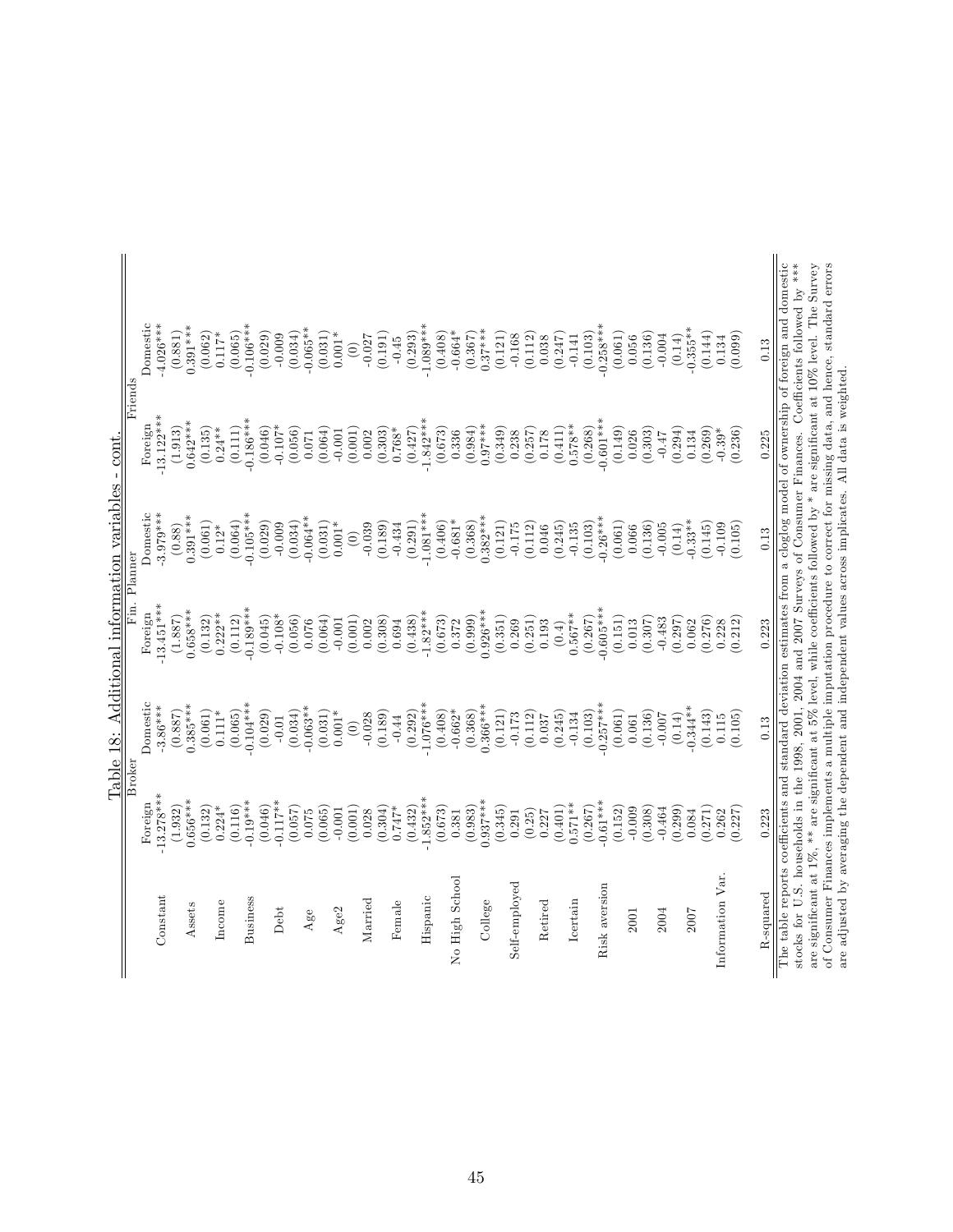### A.2 The Model

In this Section, I depart from Abel, Eberly and Panageas (2007) in two directions; I first introduce foreign stocks on agents portfolio and then, in line with my previous results, I discuss the role of an entry cost in such market.

Consumer's wealth is held on an investment portfolio and in a riskless liquid asset for transactions. If she decides on entering the stock market, the investment portfolio is composed of a riskless bond and risky stocks, domestic and foreign. The consumer pays a fixed cost to observe their portfolio, proportional to the portfolioí contemporaneous value. Hence, itís optimal for the consumer to check her investment at equally spaced points in time, consuming from a riskless transactions account in the interim. A manager continuously rebalances the portfolio, at each period to guarantee a constant share is held in each type of asset within observation periods.

The consumer maximizes:

$$
E_t \int_0^\infty \frac{1}{1-\alpha} c_{t+s}^{1-\alpha} e^{-\rho s} ds,
$$
  
0  $\langle \alpha \neq 1$   
 $\rho > 0,$ 

where c stands for consumption,  $0 < \alpha \neq 1$  is the inverse of the intertemporal elasticity of substitution and  $\rho > 0$  is the intertemporal rate of discount.

The investment portfolio is composed of a riskless bond that pays rate of return  $r > 0$ , and of non-dividend-paying domestic and foreign stocks with prices  $D_t$  and  $F_t$ , respectively, with  $P_t = \begin{pmatrix} D_t \\ F_t \end{pmatrix}$ following a geometric Brownian motion:

$$
\frac{dP_t}{P_t} = \mu dt + \sqrt{\Omega} dZ,
$$
  

$$
\mu > R,
$$

where:

$$
\mu = {\mu_d \choose \mu_f}, R = {r \choose r}
$$

$$
\Omega = {\sigma_d^2 \quad \sigma_{df} \choose \sigma_{df} \quad \sigma_f^2},
$$

and Z is a Wiener process,  $\mu_d$  and  $\mu_f$  are the returns on domestic and foreign stocks, respectively, and  $\Omega$  is the variance-covariance matrix of stocks returns.

The consumer can observe the investment portfolio by paying a fraction  $\theta, 0 \le \theta < 1$ , of the contemporaneous value of the investment portfolio. She can only withdraw funds from the portfolio if she observes the value. She also holds a riskless liquid asset that pays  $r<sup>L</sup>$ , with  $0 \le r<sup>L</sup> < r$ , to finance consumption.

Let  $t_j$ ,  $j = 1, 2, 3, \dots$ , be the times at which consumer observes the value of her portfolio. At time  $t_j$ , she chooses: the next "observation" date,  $t_{j+1} = t + \tau$ ; the amount of the riskless liquid asset,  $X_{t_j}(\tau)$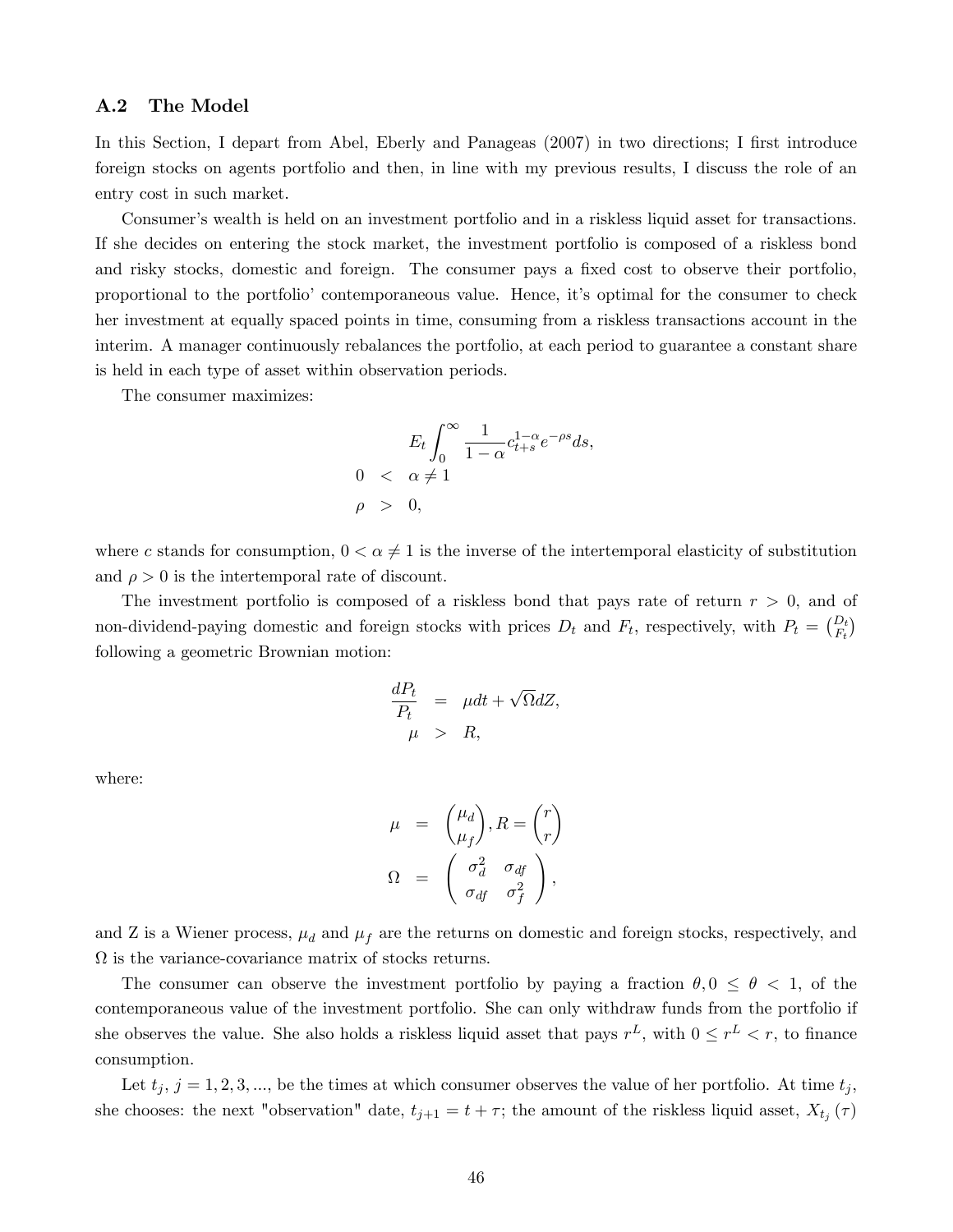to finance consumption from  $t_j$  to  $t_{j+1}$ ; and the fraction  $\phi$  invested in domestic  $(\phi_d)$  and foreign  $(\phi_f)$ stocks:

$$
\phi=\binom{\phi_d}{\phi_f}
$$

From time  $t_j$  to  $t_{j+1}$ , the amount of riskless asset to finance consumption is:

$$
\phi=\binom{\phi_d}{\phi_f}
$$

From time  $t_j$  to  $t_{j+1}$ , the amount of riskless asset to finance consumption is:

$$
X_{t_j}\left(\tau\right) = \int_0^\tau c_{t_{j+s}} e^{-r^L s} ds,
$$

and since  $r^L < r$ , when "observation" time arrives, the value in the riskless asset will have reached zero, i.e.,  $X_{t_{\tau}} = 0$ . At this time, the consumer pays the observation cost and the value of her wealth after paying such cost is:

$$
W_{t_{j+\tau}} = (1-\theta)'(W_{t_j} - X_{t_j}) \mathcal{R}(t_j, t_j + \tau),
$$

where  $\mathcal{R}(t_j, t_j + \tau)$  is the gross rate of return to investment from time  $t_j$  and  $t_{j+\tau}$ , and  $\mathcal{R}(t_j, t_{j+\tau}) = 1$ .

Following the Abel et. al. (2007), for simplicity, I also assume that a portfolio manager continuously rebalances the portfolio to maintain fixed the proportion of assets invested in stocks. In this case, the portfolio return then follows a geometric Brownian motion;

$$
\frac{d\mathcal{R}\left(t_j,t_j+s\right)}{\mathcal{R}\left(t_j,t_j+s\right)} = \left[r+\phi'\left(\mu-R\right)\right]ds + \phi'\sqrt{\Omega}dZ.
$$

To solve the consumer's problem, I divide the problem in four steps: the consumption choice within two consecutive observation periods; the choice of riskless asset and the share invested in stocks; and two final steps that uncover the value function and the optimal observational frequency.

1. Choosing consumption between  $t_j$  and  $t_j + \tau$ , given  $\tau$  and  $X_{t_j}$ 

$$
U_{t_j}(\tau) \equiv Max \int_0^{\tau} \frac{1}{1-\alpha} c_{t_j+s}^{1-\alpha} e^{-\rho s} ds \tag{10}
$$

$$
st : \nX_{t_j}(\tau) = \int_0^{\tau} c_{t_j+s} e^{-r^L s} ds
$$
\n(11)

$$
FOC : C_{t_j} \to C_{t_j} \frac{dX_{t_j}}{dC_{t_j}} = \eta
$$
  

$$
c_{t_j+s}^{-\alpha} e^{-\rho s} = \eta e^{-r^{Ls}}
$$

This implies:

$$
c_{t_j+s} = c_{t_j} e^{\frac{-\left(\rho - r^L\right)s}{\alpha}}, \text{ for } 0 \le s < \tau \tag{12}
$$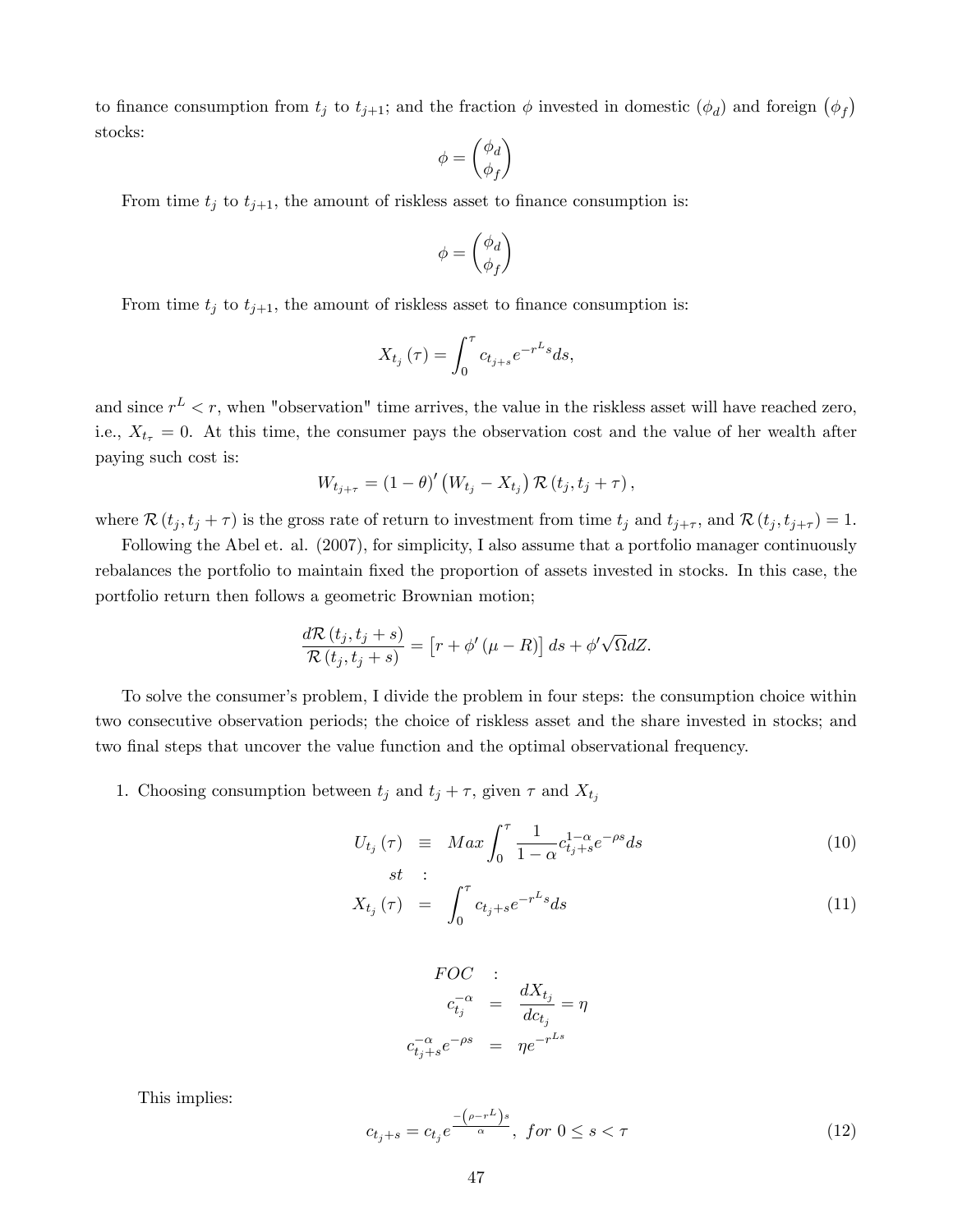Substituting (12) into (11):

$$
X_{t_j} = \int_0^{\tau} c_{t_j} e^{\frac{-(\rho - r^L)s}{\alpha}} e^{-r^L s} ds
$$
  
=  $c_{t_j} h(\tau)$  (13)

where:

$$
h(\tau) = \int_0^{\tau} e^{-\omega s} ds = \frac{1 - e^{-\omega \tau}}{\omega}
$$
  

$$
\omega = \frac{(\rho - (1 - \alpha) r^L)}{\alpha}
$$
 (14)

Assume  $\omega > 0$ .

Substitute (12) into (10) and using (13):

$$
U_{t_j}(\tau) \equiv Max \int_0^{\tau} \frac{1}{1-\alpha} \left[ c_{t_j+s}^{1-\alpha} \right] e^{-\rho s} ds
$$
  
\n
$$
= \frac{1}{1-\alpha} \int_0^{\tau} \left[ c_{t_j} e^{-\frac{(\rho - r^L)s}{\alpha}} \right]_0^{1-\alpha} e^{-\rho s} ds
$$
  
\n
$$
= \frac{1}{1-\alpha} c_{t_j}^{1-\alpha} \int_0^{\tau} \left[ e^{-\frac{(\rho - r^L)s}{\alpha}} \right]_0^{1-\alpha} e^{-\rho s} ds
$$
  
\n
$$
= \frac{1}{1-\alpha} c_{t_j}^{1-\alpha} \int_0^{\tau} e^{-\frac{(\rho - (1-\alpha)r^L)}{\alpha} s} ds
$$
  
\n
$$
= \frac{1}{1-\alpha} \left( \frac{X_{t_j}}{h(\tau)} \right)^{1-\alpha} h(\tau)
$$
  
\n
$$
= \frac{1}{1-\alpha} X_{t_j}^{1-\alpha} h(\tau)^{\alpha}
$$
 (15)

## 2. Choosing  $X_{t_j}$  and  $\phi$ , given  $\tau$

Given  $\tau$ , the consumer problem is the same as in classic Samuelson (1969); at times when the consumer observes the portfolio, the value function equals:

$$
V\left(W_{t_{j}}\right) = \max_{X_{t_{j}}, \phi} U_{t_{j}}\left(\tau\right) + e^{-\rho\tau} E\left\{V\left[\left(1-\theta\right)\left(W_{t_{j}} - X_{t_{j}}\right)R\left(t_{j}, t_{j} + \tau\right)\right]\right\}
$$
(16)

Guess that:

$$
V\left(W_{t_j}\right) = \frac{1}{1-\alpha} \gamma W_{t_j}^{1-\alpha} \tag{17}
$$

where  $\gamma$  is to be determined.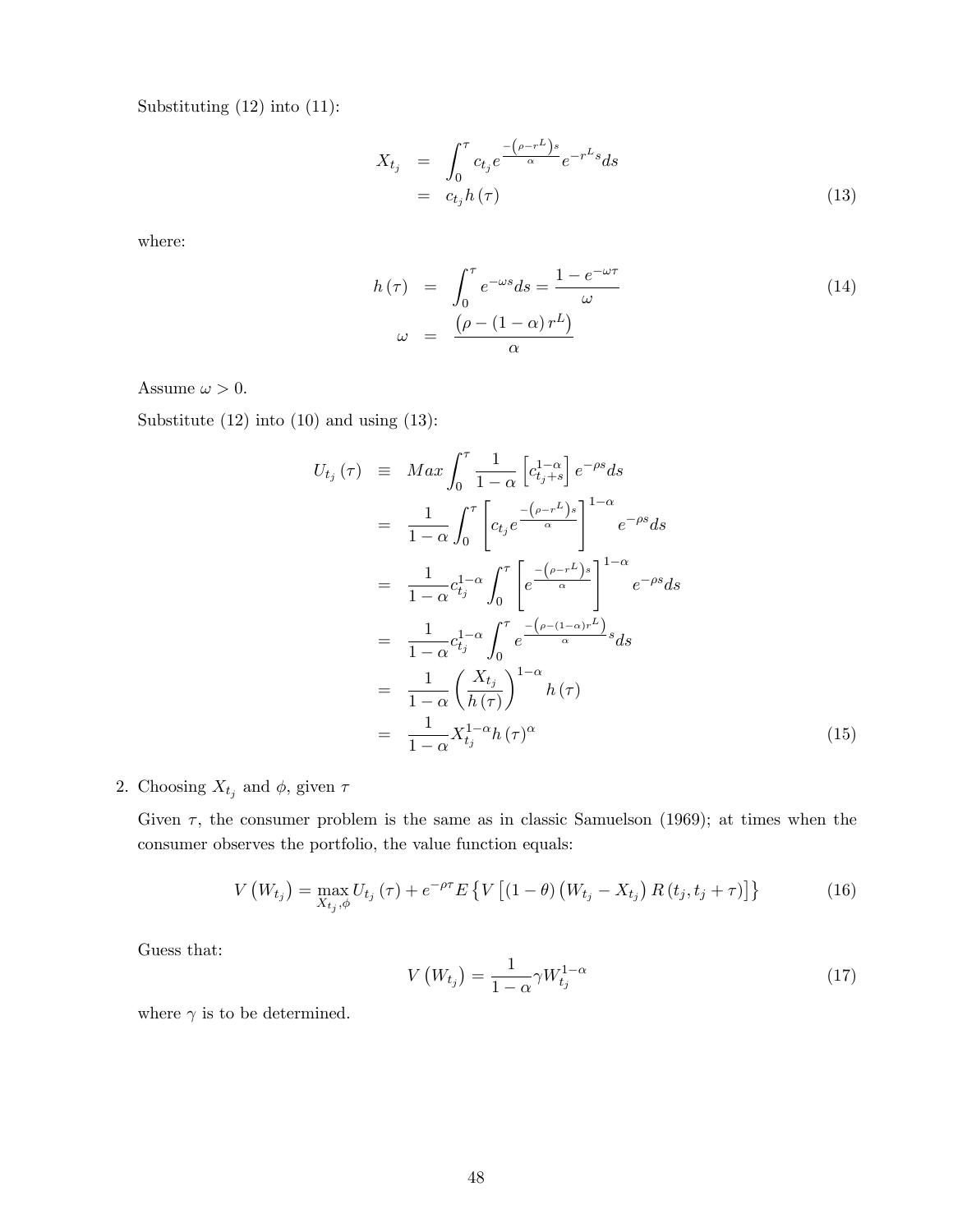Replacing  $(15)$  and  $(17)$  into  $(16)$ :

$$
\frac{1}{1-\alpha} \gamma W_{t_j}^{1-\alpha} = \max_{X_{t_j}, \phi} \frac{1}{1-\alpha} X_{t_j}^{1-\alpha} h(\tau)^{\alpha} \n+ e^{-\rho \tau} E_{t_j} \left\{ \frac{1}{1-\alpha} \gamma \left[ (1-\theta) \left( W_{t_j} - X_{t_j} \right) R(t_j, t_j + \tau) \right]^{1-\alpha} \right\} \n= \max_{X_{t_j}, \phi} \frac{1}{1-\alpha} X_{t_j}^{1-\alpha} h(\tau)^{\alpha} \n+ e^{-\rho \tau} \frac{1}{1-\alpha} \gamma (1-\theta)^{1-\alpha} \left( W_{t_j} - X_{t_j} \right)^{1-\alpha} E_{t_j} \left\{ \left[ R(t_j, t_j + \tau) \right]^{1-\alpha} \right\}
$$
\n(18)

The optimal allocation of the investment portfolio maximizes:

$$
\frac{1}{1-\alpha}E\left\{[R(t_j, t_j + \tau)]^{1-\alpha}\right\}
$$
\n
$$
= \frac{1}{1-\alpha}\exp\left\{(1-\alpha)\left(r+\phi'(\mu - R) - \frac{1}{2}\alpha\phi'\Omega\phi\right)\tau\right\}
$$
\n(19)

Replacing the last equation in the maximization problem (18), the first order constraint with respect to  $\phi$  is:

$$
0 = \gamma (1 - \theta)^{1 - \alpha} (W_{t_j} - X_{t_j})^{1 - \alpha} \frac{1}{1 - \alpha} \exp \left\{ (1 - \alpha) \left( r + \phi' (\mu - R) - \frac{1}{2} \alpha \phi' \Omega \phi \right) \tau \right\} * \left[ (1 - \alpha) \tau \left[ (\mu - R) - \alpha \phi' \Omega \right] \right]
$$

$$
\begin{array}{rcl}\n\phi^* & = & \frac{1}{\alpha} \Omega^{-1} \left( \mu - R \right) \\
\phi^{*'} & = & \frac{1}{\alpha} \left( \mu - R \right)' \Omega^{-1}\n\end{array} \tag{20}
$$

Substituting (20) into (19):

$$
\begin{split}\n&= \max_{\phi} \frac{1}{1-\alpha} \exp\left(-\rho\tau\right) E_{t_{j}} \left\{ \left[ R\left(t_{j}, t_{j} + \tau \right) \right]^{1-\alpha} \right\} \\
&= \frac{1}{1-\alpha} \exp\left(-\rho\tau\right) \exp\left\{ \left( 1-\alpha \right) \left( r + \phi'\left(\mu - R\right) - \frac{1}{2}\alpha\phi'\Omega\phi \right) \tau \right\} \\
&= \frac{1}{1-\alpha} \exp\left\{ -\rho\tau + \left( 1-\alpha \right) \left( \begin{array}{c} r + \frac{1}{\alpha}\left(\mu - R\right)'\Omega^{-1}\left(\mu - R\right) \\ -\frac{1}{2}\alpha\frac{1}{\alpha}\left(\mu - R\right)'\Omega^{-1}\Omega\frac{1}{\alpha}\Omega^{-1}\left(\mu - R\right) \end{array} \right) \tau \right\} \\
&= \frac{1}{1-\alpha} \exp\left\{ -\rho\tau + \left( 1-\alpha \right) \left( r + \frac{1}{2}\frac{1}{\alpha}\left(\mu - R\right)'\Omega^{-1}\left(\mu - R\right) \right) \tau \right\} \\
&= \frac{1}{1-\alpha} \exp\left\{ -\tau \left[ \rho - \left( 1-\alpha \right) \left( r + \frac{1}{2}\frac{1}{\alpha}\left(\mu - R\right)'\Omega^{-1}\left(\mu - R\right) \right) \right] \right\}\n\end{split}
$$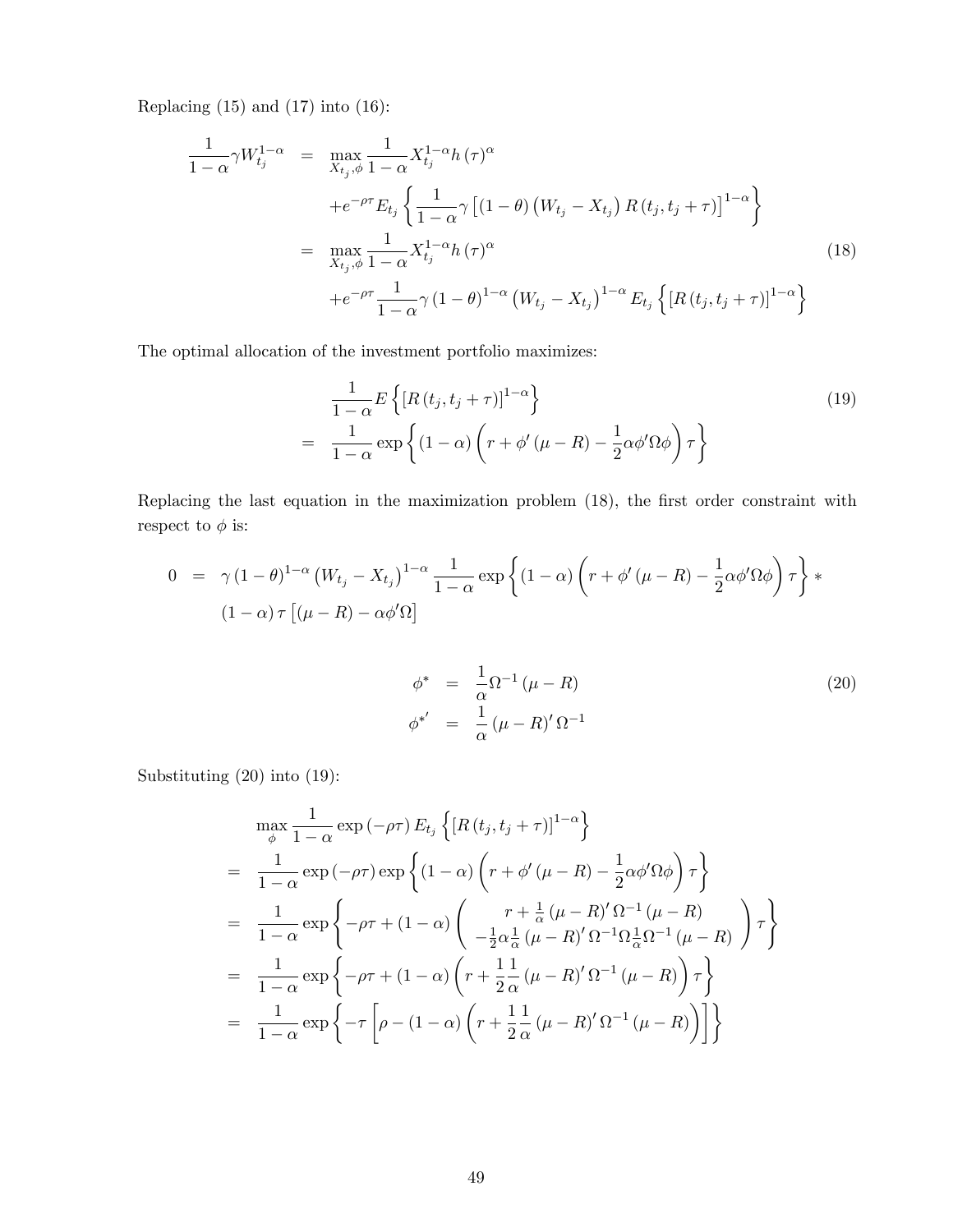Call:

$$
\Omega(\alpha) \equiv \left(r + \frac{1}{2} \frac{1}{\alpha} (\mu - R)' \Omega^{-1} (\mu - R)\right) > r^L
$$

$$
\lambda = \frac{\rho - (1 - \alpha) \Omega(\alpha)}{\alpha} > 0
$$

Then, we can rewrite:

$$
\max_{\phi} \frac{1}{1-\alpha} \exp(-\rho \tau) E_{t_j} \left\{ \left[ R(t_j, t_j + \tau) \right]^{1-\alpha} \right\}
$$
  
= 
$$
\frac{1}{1-\alpha} \exp \left\{ -\tau \left[ \rho - (1-\alpha) \left( r + \frac{1}{2} \frac{1}{\alpha} (\mu - R)' \Omega^{-1} (\mu - R) \right) \right] \right\}
$$
  
= 
$$
\frac{1}{1-\alpha} \exp \left\{ -\alpha \lambda \tau \right\}
$$

Substitute this last equation into (18):

$$
\frac{1}{1-\alpha}\gamma W_{t_j}^{1-\alpha} = \max_{X_{t_j},\phi} \frac{1}{1-\alpha} X_{t_j}^{1-\alpha} h(\tau)^{\alpha}
$$
\n
$$
+e^{-\rho\tau} \frac{1}{1-\alpha} \gamma (1-\theta)^{1-\alpha} (W_{t_j} - X_{t_j})^{1-\alpha} E_{t_j} \left\{ [R(t_j,t_j+\tau)]^{1-\alpha} \right\}
$$
\n
$$
= \max_{X_{t_j},\phi} \frac{1}{1-\alpha} X_{t_j}^{1-\alpha} [h(\tau)]^{\alpha}
$$
\n
$$
+ \frac{1}{1-\alpha} \gamma (1-\theta)^{\frac{\alpha(1-\alpha)}{\alpha}} (W_{t_j} - X_{t_j})^{1-\alpha} \exp\{-\alpha\lambda\tau\}
$$
\n
$$
= \max_{X_{t_j},\phi} \frac{1}{1-\alpha} X_{t_j}^{1-\alpha} [h(\tau)]^{\alpha} + \frac{1}{1-\alpha} \gamma (W_{t_j} - X_{t_j})^{1-\alpha} \chi^{\alpha} e^{-\alpha\lambda\tau}
$$
\n(21)

where  $\chi = (1 - \theta)^{\frac{(1 - \alpha)}{\alpha}}$ .

Differentiate the RHS of the above equation with respect to  $X_{t_j}$  and set the derivative equal to zero to obtain:

$$
X_{t_j}^{-\alpha} [h(\tau)]^{\alpha} = \gamma (W_{t_j} - X_{t_j})^{-\alpha} \chi^{\alpha} e^{-\alpha \lambda \tau}
$$
  

$$
X_{t_j} = h(\tau) \gamma^{-\frac{1}{\alpha}} (W_{t_j} - X_{t_j}) \chi^{-1} e^{\lambda \tau}
$$

DeÖne

$$
A = h(\tau) \gamma^{-\frac{1}{\alpha}} \chi^{-1} e^{\lambda \tau}
$$
\n(22)

Then,

$$
X_{t_j} = A (W_{t_j} - X_{t_j})
$$

$$
(1 + A) X_{t_j} = AW_{t_j}
$$

$$
X_{t_j} = \frac{A}{(1 + A)} W_{t_j}
$$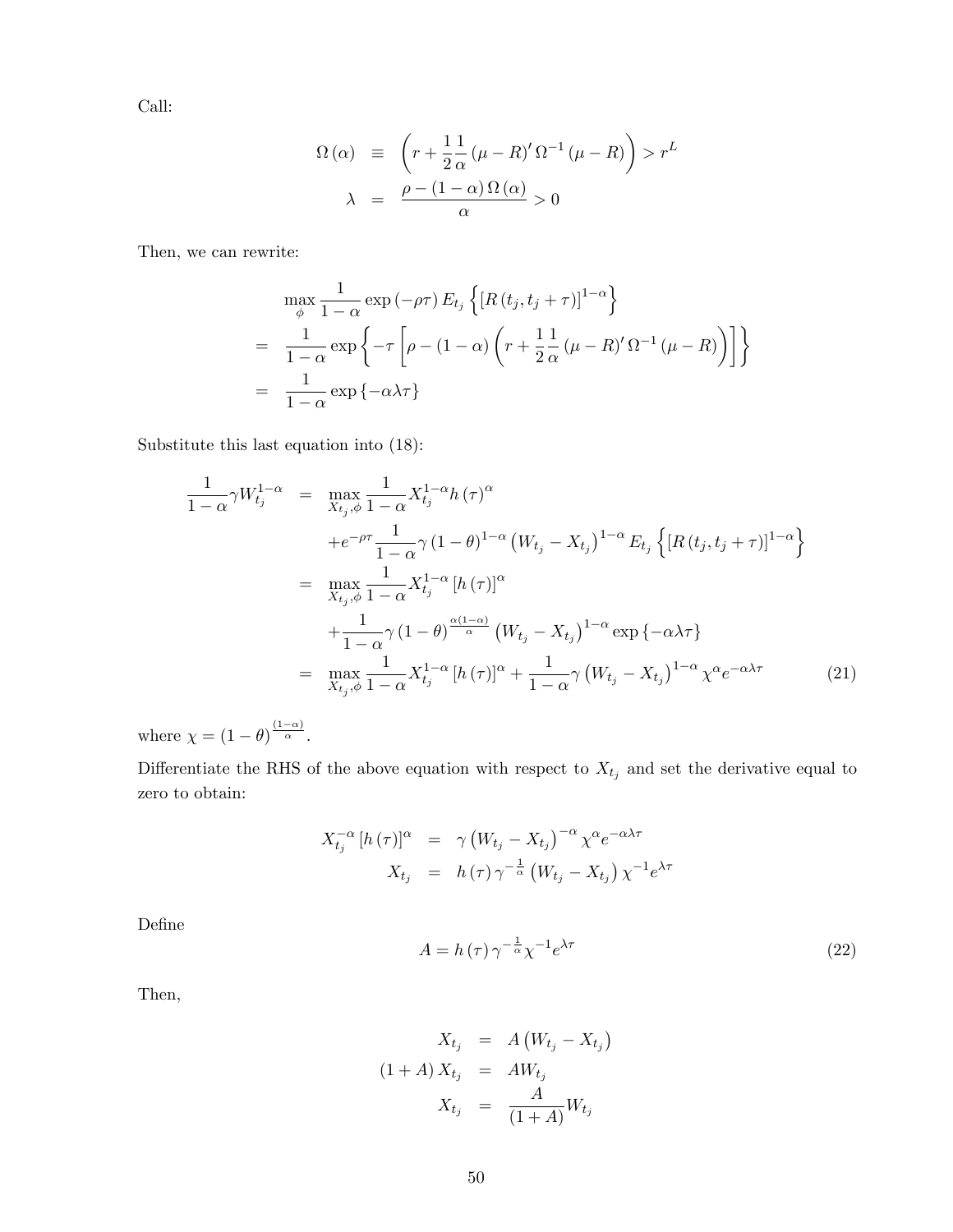3. Given  $X_{t_j}$  and  $\phi$  conditional on  $\tau$ , the consumer computes the value function on  $\tau$ Replace  $X_{t_j}$  into the value function (21), (or (3)) to obtain  $\gamma(\tau)$ :

$$
\frac{1}{1-\alpha}\gamma W_{t_j}^{1-\alpha} = \max_{X_{t_j},\phi} \frac{1}{1-\alpha} X_{t_j}^{1-\alpha} [h(\tau)]^{\alpha} + \frac{1}{1-\alpha}\gamma (W_{t_j} - X_{t_j})^{1-\alpha} \chi^{\alpha} e^{-\alpha\lambda\tau}
$$

$$
\frac{1}{1-\alpha}\gamma \left[ \frac{1+A}{A} X_{t_j} \right]^{1-\alpha} = \frac{1}{1-\alpha} X_{t_j}^{1-\alpha} [h(\tau)]^{\alpha} + \frac{1}{1-\alpha}\gamma \left( \frac{X_{t_j}}{A} \right)^{1-\alpha} \chi^{\alpha} e^{-\alpha\lambda\tau}
$$

$$
\frac{1}{1-\alpha}\gamma \left( \frac{1+A}{A} \right)^{1-\alpha} = \frac{1}{1-\alpha} [h(\tau)]^{\alpha} + \frac{1}{1-\alpha}\gamma \left( \frac{1}{A} \right)^{1-\alpha} \chi^{\alpha} e^{-\alpha\lambda\tau}
$$

$$
\gamma(\tau) = \left( \frac{A}{1+A} \right)^{1-\alpha} [h(\tau)]^{\alpha} + \gamma(\tau) \left( \frac{1}{1+A} \right)^{1-\alpha} \chi^{\alpha} e^{-\alpha\lambda\tau}
$$
(23)

Equations (22) and (23) are two equations on  $\gamma(\tau)$  and A. Using the definition of  $h(\tau)$  in (14) and solving this system:

$$
A = \chi^{-1} e^{\lambda \tau} - 1
$$
  

$$
\gamma(\tau) = \left[ \frac{1 - e^{-\omega \tau}}{1 - \chi e^{-\lambda \tau}} \right]^{\alpha} \omega^{-\alpha}
$$
 (24)

## 4. The consumer maximizes the value function and sets  $\tau$ .

To choose  $\tau$ , the consumer maximizes (17), that is equivalent to maximizing:

$$
F\left(\tau\right) = \frac{\gamma\left(\tau\right)}{1-\alpha}
$$

$$
Max_{\tau} \frac{\gamma(\tau)}{1-\alpha} = \frac{\left[\frac{1-e^{-\omega\tau}}{1-\chi e^{-\lambda\tau}}\right]^{\alpha} \omega^{-\alpha}}{1-\alpha}
$$
  
\n
$$
\frac{\partial F(\tau)}{\partial \tau} = \frac{\left[\frac{1-e^{-\omega\tau}}{1-\chi e^{-\lambda\tau}}\right]^{\alpha-1} \omega^{-\alpha}}{1-\alpha} \left(\frac{(\omega e^{-\omega\tau}) \left(1-\chi e^{-\lambda\tau}\right) - (\chi \lambda e^{-\lambda\tau}) \left(1-e^{-\omega\tau}\right)}{(1-\chi e^{-\lambda\tau})^2}\right) = 0
$$

$$
\left(\omega e^{-\omega\tau}\right)\left(1-\chi e^{-\lambda\tau}\right) - \left(\chi\lambda e^{-\lambda\tau}\right)\left(1-e^{-\omega\tau}\right) = 0
$$
  

$$
\omega e^{-\omega\tau} - \omega\chi e^{-(\omega+\lambda)\tau} - \chi\lambda e^{-\lambda\tau} + \chi\lambda e^{-(\omega+\lambda)\tau} = 0
$$
  

$$
(-\omega\chi + \chi\lambda) e^{-(\omega+\lambda)\tau} = -\omega e^{-\omega\tau} + \chi\lambda e^{-\lambda\tau}
$$
  

$$
(-\omega\chi + \chi\lambda) e^{-(\omega+\lambda)\tau} = -\omega e^{-\omega\tau} + \chi\lambda e^{-\lambda\tau}
$$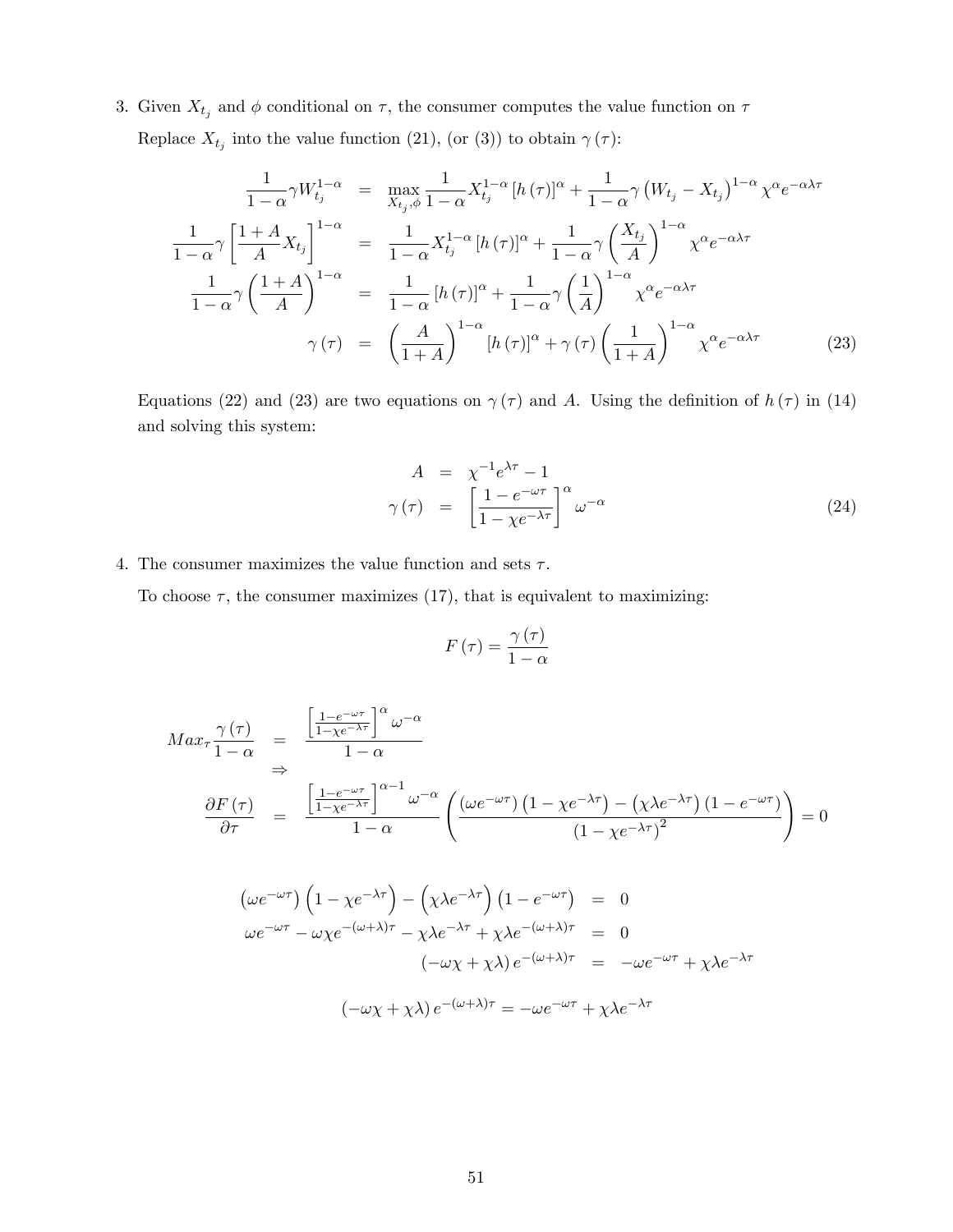Divide by  $\omega \chi e^{-\omega \tau}$ :

$$
\frac{(-\omega + \lambda)}{\omega} e^{-\lambda \tau} = -\frac{1}{\chi} + \frac{\lambda}{\omega} e^{(\omega - \lambda)\tau}
$$

$$
\frac{(\omega - \lambda)}{\omega} e^{-\lambda \tau} + \frac{\lambda}{\omega} e^{(\omega - \lambda)\tau} = \frac{1}{\chi}
$$

As in Abel et al.  $(2007)$ , define:

$$
M(\tau) \equiv \frac{(\omega - \lambda)}{\omega} e^{-\lambda \tau} + \frac{\lambda}{\omega} e^{(\omega - \lambda)\tau}
$$

In Abel et al. (2007), it is proven that  $\tau^*$  that maximizes  $F(\tau)$  is such that  $M(\tau^*)\chi = 1$ , i.e.:<sup>51</sup>

$$
\frac{(\omega - \lambda)}{\omega}e^{-\lambda \tau^*} + \frac{\lambda}{\omega}e^{(\omega - \lambda)\tau^*} - \frac{1}{\chi} = 0
$$

A second order Taylor expansion to  $M(\tau)$  around  $\tau = 0$  yields:

$$
M(\tau) \equiv \frac{(\omega - \lambda)}{\omega} + \frac{\lambda}{\omega} = 1
$$
  

$$
M'(\tau) = \frac{-\lambda(\omega - \lambda)}{\omega}e^{-\lambda\tau} + \frac{\lambda(\omega - \lambda)}{\omega}e^{(\omega - \lambda)\tau}
$$
  

$$
M''(\tau) = (\lambda^2)\frac{(\omega - \lambda)}{\omega}e^{-\lambda\tau} + \frac{\lambda(\omega - \lambda)^2}{\omega}e^{(\omega - \lambda)\tau}
$$

$$
M(0) = \frac{(\omega - \lambda)}{\omega} e^{-\lambda \tau} + \frac{\lambda}{\omega} e^{(\omega - \lambda)\tau}
$$

$$
M'(0) = \frac{-\lambda(\omega - \lambda)}{\omega} + \frac{\lambda(\omega - \lambda)}{\omega} = 0
$$

$$
M''(0) = (\lambda^2) \frac{(\omega - \lambda)}{\omega} + \frac{\lambda(\omega - \lambda)^2}{\omega}
$$

$$
= \lambda(\omega - \lambda) \neq 0
$$

For any  $f(x)$ , a second order Taylor expansion gives:

$$
f(x) \simeq f(a) + (x - a) f'(a) + \frac{1}{2} (x - a)^2 f''(a)
$$

For  $M(\tau)$ , we get:

$$
M(\tau) \simeq 1 + \tau * 0 + \frac{1}{2} (\tau)^2 \lambda (\omega - \lambda)
$$

Let  $\hat{\tau}$  be the approximately optimal value of  $\tau$ . From Abel et al. (2007) it satisfies  $M(\hat{\tau}) \chi = 1$ ,

<sup>&</sup>lt;sup>51</sup> For a proof that  $\tau^*$  is a unique maximum of this function, I refer the reader to Lemma 1 of Abel et al. (2007).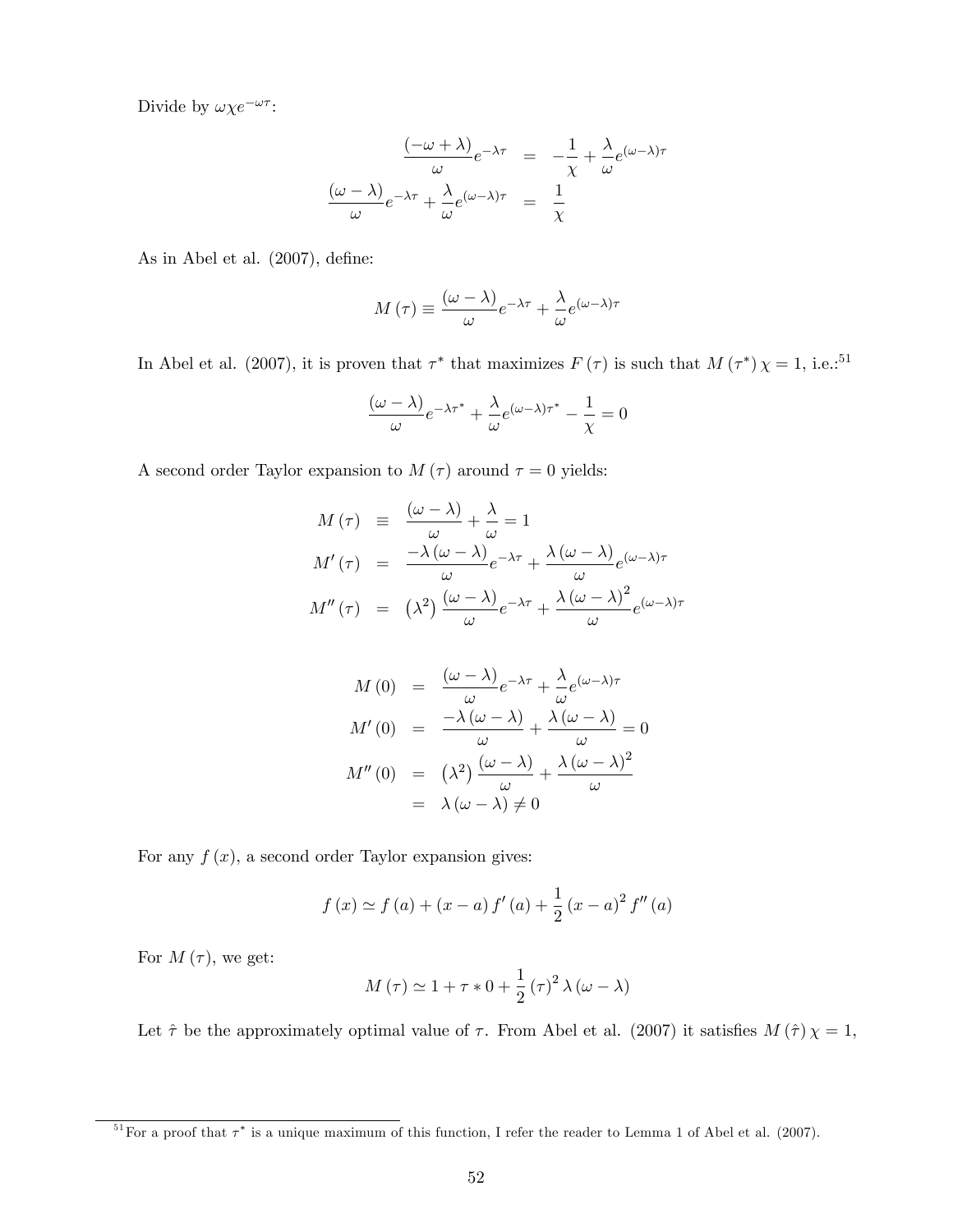and that implies:

$$
\frac{1}{2}(\hat{\tau})^2 = \frac{\chi^{-1} - 1}{\lambda(\omega - \lambda)}
$$

$$
\hat{\tau} = \left(\frac{2(\chi^{-1} - 1)}{(\omega - \lambda)\lambda}\right)^{\frac{1}{2}}
$$

#### A.3 The entry decision

Agents can opt not to enter the stock market. If the consumer decides to never enter this market and hold all its wealth in the riskless liquid asset, her overall rate of return equals  $r^L$ . From the definitions of  $\lambda$  and  $\omega$ , the non-entry decision implies  $\lambda = \omega$ , and so,  $\gamma = \omega^{-\alpha}$ .

Hence, for such an agent, her value function equals:

$$
V(W_0) = \omega^{-\alpha} \frac{W_0^{1-\alpha}}{1-\alpha} = g
$$

I assume agents have to pay a fixed cost,  $K$ , out of initial wealth,  $W_0$ , at time 0, when entering the stock market. Let's first assume the agent enters the domestic market only and for that, he pays  $K_d$ .

If he enters the stock market, she pays  $K_d$  and her value function is:

$$
V(W_0^+) = V(W_0(1 - K_d)) = \gamma(\tau) \frac{(W_0(1 - K_d))^{1-\alpha}}{1 - \alpha}
$$

$$
\gamma(\tau) = \left[ \frac{1 - e^{-\omega\tau}}{1 - \left[ (1 - \theta)^{\frac{(1-\alpha)}{\alpha}} \right] e^{-\lambda\tau}} \right]^{\alpha} \omega^{-\alpha}
$$

$$
\tau = \left( \frac{2\left( (1 - \theta)^{-\frac{(1-\alpha)}{\alpha}} - 1 \right)}{(\omega - \lambda)\lambda} \right)^{\frac{1}{2}}
$$

where:

$$
\omega = \frac{\left(\rho - \left(1 - \alpha\right)r^L\right)}{\alpha}
$$

$$
\Omega(\alpha) \equiv \left( r + \frac{1}{2} \frac{1}{\alpha} (\mu - R)' \Omega^{-1} (\mu - R) \right) > r^L
$$

$$
\lambda = \frac{\rho - (1 - \alpha) \Omega(\alpha)}{\alpha} > 0
$$

1. How large  $K_d$  has to be to drive agents out of the domestic market, if this is the only available risky asset, as in Abel et al. (2007)?

I identify the parameters of their model by a subscript  $d$  to distinguish from the parameters of the open economy model. For this case,  $K_d$  has to be such that equals the value function of consumers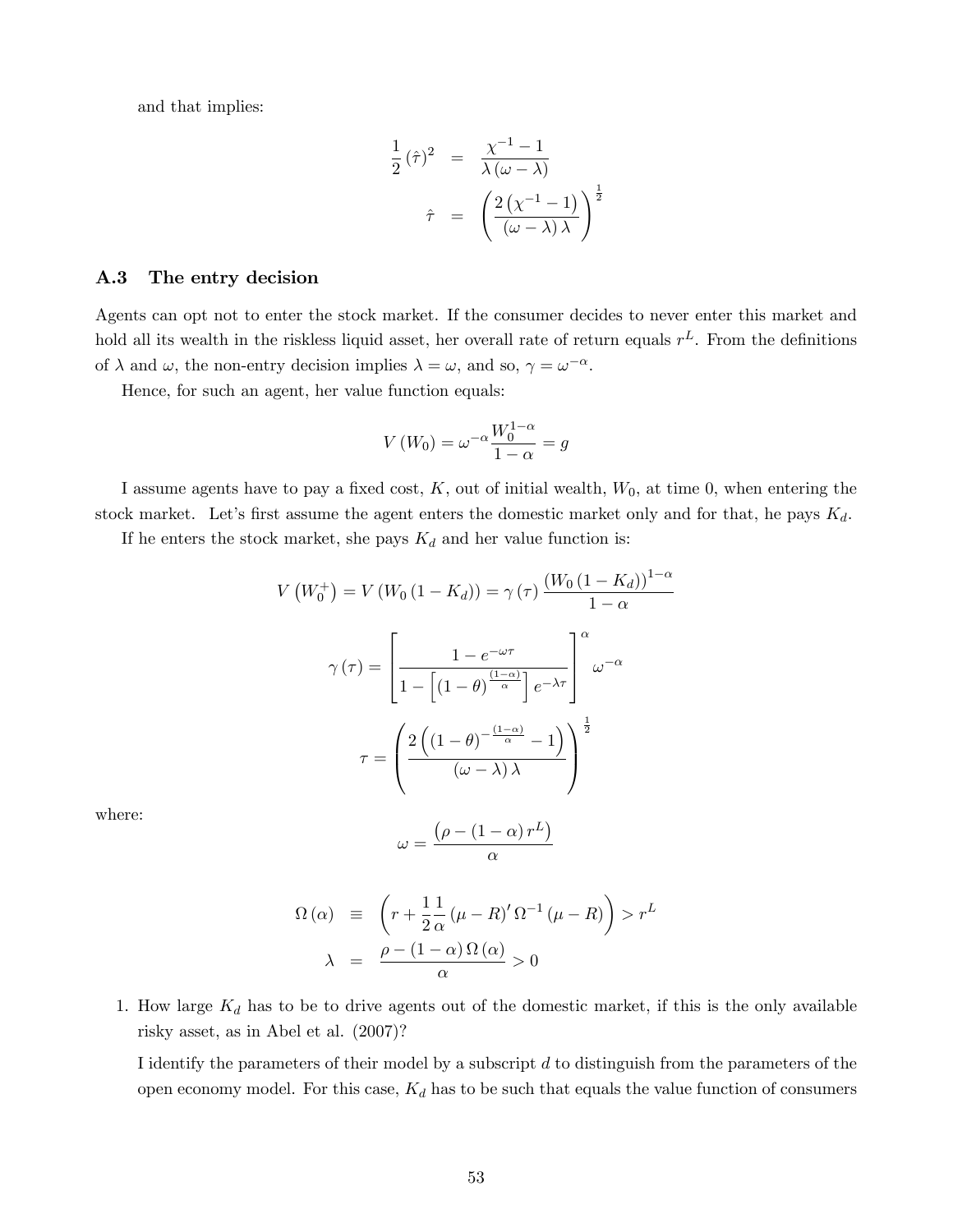that invest and those who don't invest in stocks:

$$
V(W_0^+) = V(W_0(1 - K_d)) = \gamma_d(\tau) \frac{(W_0(1 - K_d))^{1-\alpha}}{1-\alpha} = g = \omega^{-\alpha} \frac{W_0^{1-\alpha}}{1-\alpha}
$$

$$
\gamma_d(\tau) \frac{(W_0(1 - K_d))^{1-\alpha}}{1-\alpha} = \omega^{-\alpha} \frac{W_0^{1-\alpha}}{1-\alpha}
$$

$$
1 = \left[\frac{1 - e^{-\omega\tau_d}}{1 - \left[(1 - \theta)^{\frac{(1-\alpha)}{\alpha}}\right]e^{-\lambda_d\tau_d}}\right]^{\alpha} (1 - K_d)^{1-\alpha}
$$

$$
K_d = 1 - \left[\frac{1 - e^{-\omega\tau_d}}{1 - \left[(1 - \theta)^{\frac{(1-\alpha)}{\alpha}}\right]e^{-\lambda_d\tau_d}}\right]^{-\frac{\alpha}{1-\alpha}}
$$

$$
K_d = 1 - \left(\frac{1 - e^{-\omega\tau_d}}{1 - \left[(1 - \theta)^{\frac{(1-\alpha)}{\alpha}}\right]e^{-\lambda_d\tau_d}}\right)^{\frac{-\alpha}{1-\alpha}}
$$

where

$$
\phi_d = \frac{1}{\alpha} \frac{(\mu_d - r)}{\sigma^2}
$$
\n
$$
\Omega_d(\alpha) \equiv \left( r + \frac{1}{2} \frac{1}{\alpha} \frac{(\mu_d - r)^2}{\sigma_d^2} \right) > r^L
$$
\n
$$
\lambda_d = \frac{\rho - (1 - \alpha) \Omega_d(\alpha)}{\alpha}.
$$

2. How large  $K_f$  has to be to drive agents out of foreign market given they invest in domestic stocks? When agents enter only the domestic market, the problem is the same as presented in Abel et. al. (2007), and hence, the two equations to be compared are given by:

$$
\left[\frac{1 - e^{-\omega\tau}}{1 - \left[(1 - \theta)^{\frac{(1 - \alpha)}{\alpha}}\right]e^{-\lambda\tau}}\right]^{\alpha} \omega^{-\alpha} \frac{(W_0(1 - K_f))^{1 - \alpha}}{1 - \alpha}
$$
\n
$$
= \left[\frac{1 - e^{-\omega\tau_d}}{1 - \left[(1 - \theta_d)^{\frac{(1 - \alpha)}{\alpha}}\right]e^{-\lambda_d\tau_d}}\right]^{\alpha} \omega^{-\alpha} \frac{W_0^{1 - \alpha}}{1 - \alpha}
$$
\n
$$
K_f = 1 - \left(\frac{\frac{1 - e^{-\omega\tau_d}}{1 - \left[(1 - \theta_d)^{\frac{(1 - \alpha)}{\alpha}}\right]e^{-\lambda_d\tau_d}}}{\frac{1 - e^{-\omega\tau}}{1 - \left[(1 - \theta)^{\frac{(1 - \alpha)}{\alpha}}\right]e^{-\lambda\tau}}}\right)^{\frac{\alpha}{1 - \alpha}}
$$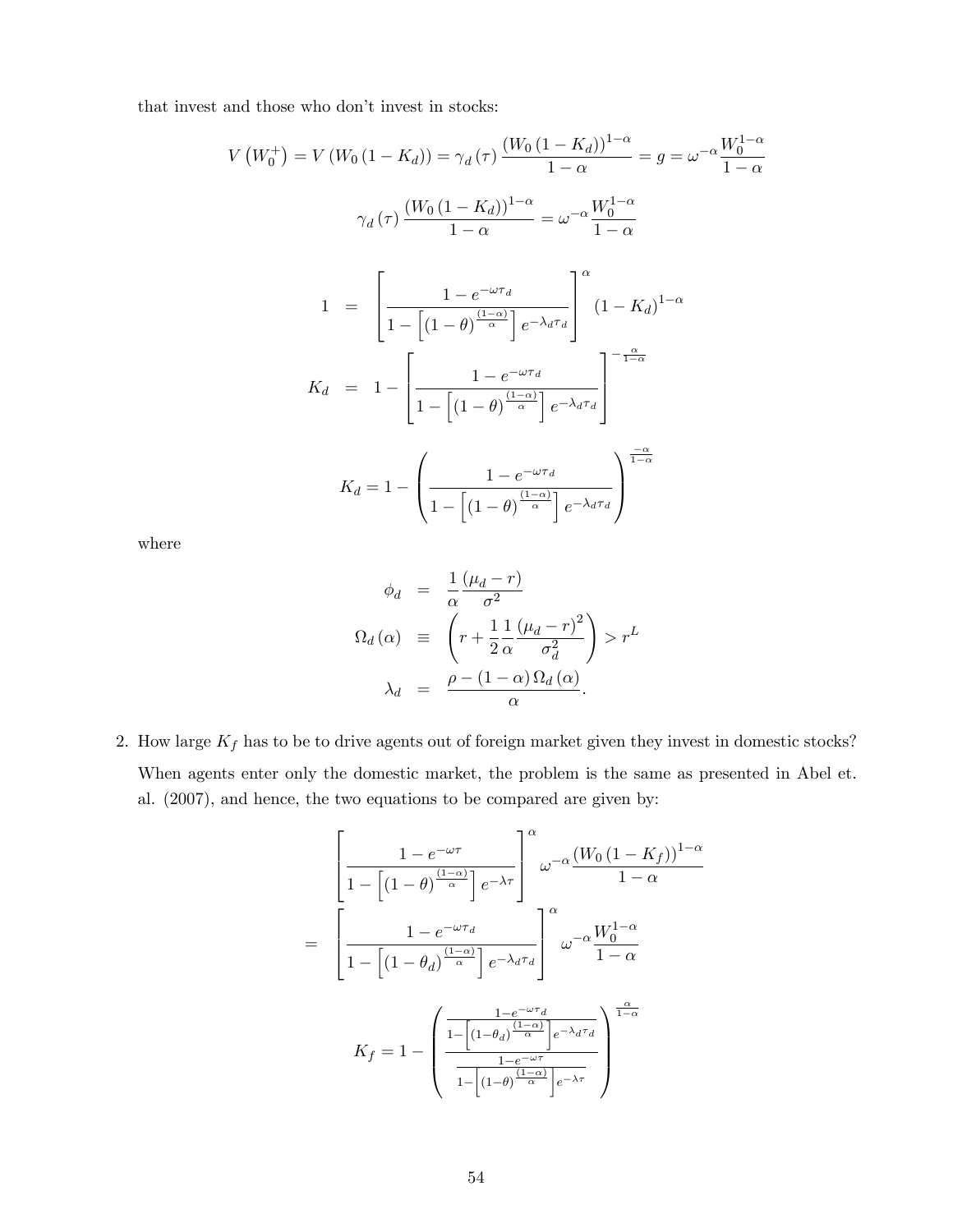#### A.4 Proofs of Propositions

**Proposition** 1 The solution to the consumer's problem implies that:

a. The value function is such that:

$$
V(W) = \gamma(\tau) \frac{W^{1-\alpha}}{1-\alpha},
$$

where:

$$
\gamma(\tau) = \left[\frac{1 - e^{-\omega\tau}}{1 - \chi e^{-\lambda\tau}}\right]^{\alpha} \omega^{-\alpha}
$$

b. The optimal shares held in domestic and foreign stocks equal:

$$
\phi^* = \frac{1}{\alpha} \Omega^{-1} (\mu - R)
$$

c. And the consumer optimally chooses to observe and update her portfolio at time  $\tau^*$ , obtained from solving:

$$
\frac{(\omega - \lambda)}{\omega}e^{-\lambda \tau^*} + \frac{\lambda}{\omega}e^{(\omega - \lambda)\tau^*} - \frac{1}{\chi} = 0
$$

A second order approximation to this equation yields:

$$
\hat{\tau}^* = \left(\frac{2\left(\chi^{-1} - 1\right)}{\left(\omega - \lambda\right)\lambda}\right)^{\frac{1}{2}}
$$
\nwhere  $\chi = (1 - \theta)^{\frac{(1 - \alpha)}{\alpha}}$ ,  $\omega = \frac{\left(\rho - (1 - \alpha)r^L\right)}{\alpha}$  and  $\lambda = \frac{\rho - (1 - \alpha)\left(r + \frac{1}{2}\frac{1}{\alpha}\left(\mu - R\right)'\Omega^{-1}\left(\mu - R\right)\right)}{\alpha}$ .

Proof. Following steps 1-4 of the detailed model derivation described in Subsection A.2 provides the proof for the proposition and extensively describe how to obtain the above equations.

**Proposition** 2 If  $\alpha > 1$ , the (approximately) optimal level of inattention is smaller once foreign stock holdings is introduced into the model., i.e.:

$$
\hat{\tau}^* < \tau_d^*.
$$

**Proof.** We are trying to check if:

$$
\frac{\left(2\left(\chi^{-1}-1\right)}{\left(\omega-\lambda\right)\lambda}\right)^{\frac{1}{2}} < \left(\frac{2\left(\chi^{-1}-1\right)}{\left(\omega-\lambda_d\right)\lambda_d}\right)^{\frac{1}{2}} \\
\frac{\left(\chi^{-1}-1\right)}{\left(\omega-\lambda\right)\lambda} < \frac{\left(\chi^{-1}-1\right)}{\left(\omega-\lambda_d\right)\lambda_d},
$$

i.e., if

$$
(\omega - \lambda_d) \lambda_d > (\omega - \lambda) \lambda.
$$

Recall that because  $0 < \theta < 1$ , and I assume  $\omega < \lambda$  and  $\omega < \lambda_d$ , the above expression is the correct one to be verified.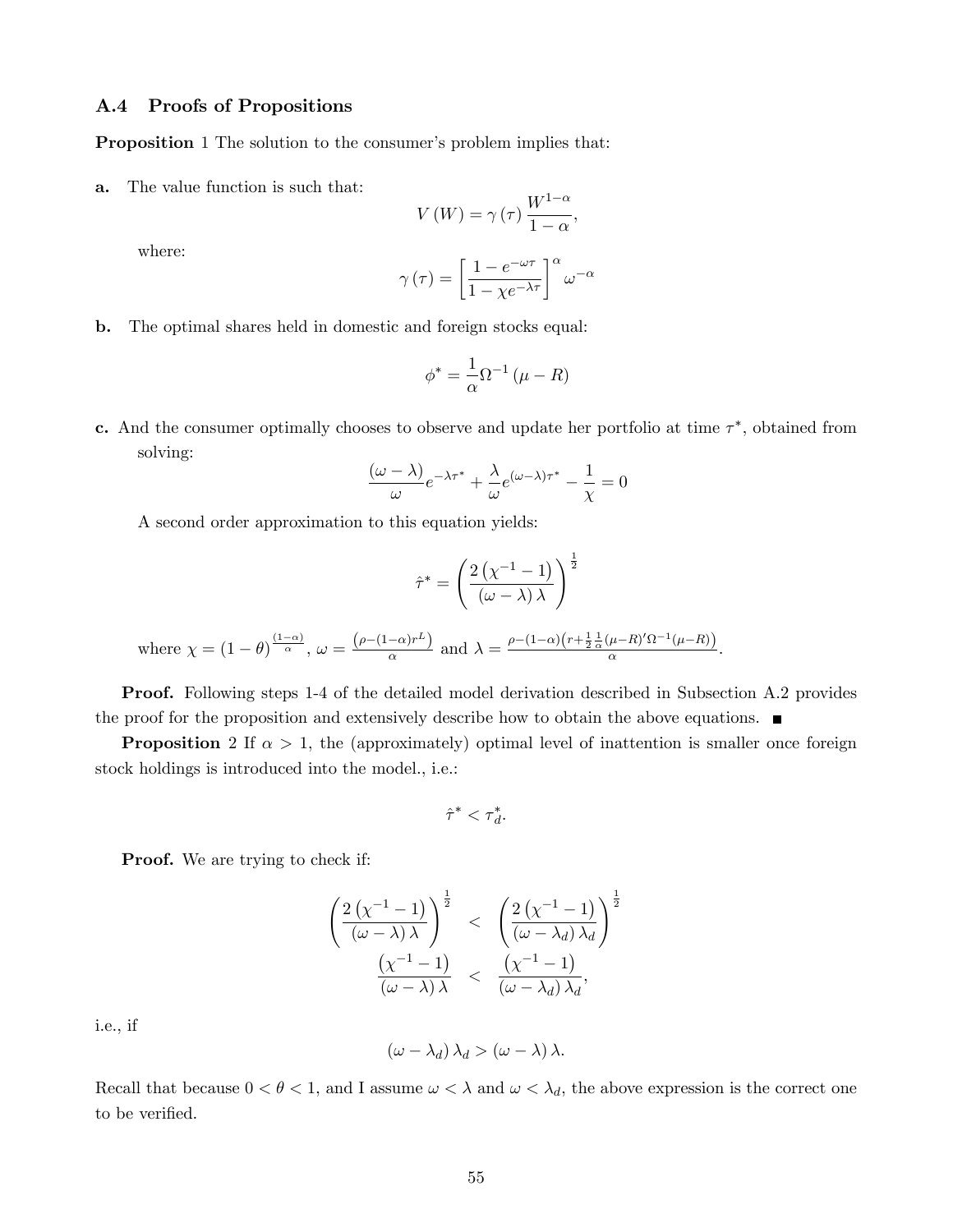Recall that:

$$
\lambda = \frac{\rho - (1 - \alpha) \left( r + \frac{1}{2} \frac{1}{\alpha} \left( \mu - R \right)' \Omega^{-1} \left( \mu - R \right) \right)}{\alpha}
$$

$$
\lambda_d = \frac{\rho - (1 - \alpha) \left( r + \frac{1}{2} \frac{1}{\alpha} \frac{\left( \mu_d - r \right)^2}{\sigma_d^2} \right)}{\alpha}
$$

One wants to check if  $(\omega - \lambda_d) \lambda_d > (\omega - \lambda) \lambda$ . Rewriting this expression:

$$
= (\omega - \lambda_d) \lambda_d - (\omega - \lambda) \lambda =
$$
  
\n
$$
= \omega (\lambda_d - \lambda) - (\lambda_d^2 - \lambda^2)
$$
  
\n
$$
= \omega (\lambda_d - \lambda) - (\lambda_d - \lambda) (\lambda_d + \lambda)
$$
  
\n
$$
= (\lambda_d - \lambda) (\omega - \lambda_d - \lambda)
$$

$$
= \left[\begin{array}{c} \frac{\rho - (1-\alpha)\left(r + \frac{1}{2}\frac{1}{\alpha}\frac{(\mu_d - r)^2}{\sigma_d^2}\right)}{\mu} \\ -\frac{\rho - (1-\alpha)\left(r + \frac{1}{2}\frac{1}{\alpha}(\mu - R)'\Omega^{-1}(\mu - R)\right)}{\alpha}\end{array}\right] (\omega - \lambda_d - \lambda)
$$

$$
= \left[\begin{array}{c} \frac{\rho}{\alpha} - \frac{(1-\alpha)}{\alpha}\left(r + \frac{1}{2}\frac{1}{\alpha}\frac{(\mu_d - r)^2}{\sigma_d^2}\right) - \frac{\rho}{\alpha} \\ + \frac{(1-\alpha)}{\alpha}\left(r + \frac{1}{2}\frac{1}{\alpha}\left(\mu - R\right)'\Omega^{-1}\left(\mu - R\right)\right) \end{array}\right] (\omega - \lambda_d - \lambda)
$$

$$
= \frac{(1-\alpha)}{\alpha} \left[ -r - \frac{1}{2} \frac{1}{\alpha} \frac{(\mu_d - r)^2}{\sigma_d^2} + r + \frac{1}{2} \frac{1}{\alpha} (\mu - R)' \Omega^{-1} (\mu - R) \right] (\omega - \lambda_d - \lambda)
$$
  

$$
= \frac{1}{2} \frac{1}{\alpha} \frac{(1-\alpha)}{\alpha} \left[ -\frac{(\mu_d - r)^2}{\sigma_d^2} + (\mu - R)' \Omega^{-1} (\mu - R) \right] (\omega - \lambda_d - \lambda)
$$
  

$$
= \frac{1}{2} \frac{1}{\alpha} \frac{(1-\alpha)}{\alpha} \left[ \frac{(\mu_f - r)^2 \sigma_d^4 + (\mu_d - r)^2 \sigma_{df}}{2(\sigma_d^2 - \sigma_d^2)} \right] \left( \frac{\rho - (1-\alpha)r^L}{\alpha} - \lambda_d - \lambda \right)
$$

The denominator of the term in the brackets is positive since it corresponds to the determinant of the variance-covariance matrix. The numerator is such that:

$$
(\mu_f - r)^2 \sigma_d^4 + (\mu_d - r)^2 \sigma_{df} - 2 (\mu_d - r) (\mu_f - r) \sigma_{df} \sigma_d^2
$$
  
=  $\sigma_d^2 (\mu_f - r) ((\mu_f - r) \sigma_d^2 - (\mu_d - r) \sigma_{df}) + \sigma_{df} (\mu_d - r) ((\mu_d - r) \sigma_{df} - (\mu_f - r) \sigma_d^2)$   
=  $((\mu_f - r) \sigma_d^2 - (\mu_d - r) \sigma_{df}) ((\mu_f - r) \sigma_d^2 - (\mu_d - r) \sigma_{df})$   
=  $((\mu_f - r) \sigma_d^2 - (\mu_d - r) \sigma_{df})^2 > 0$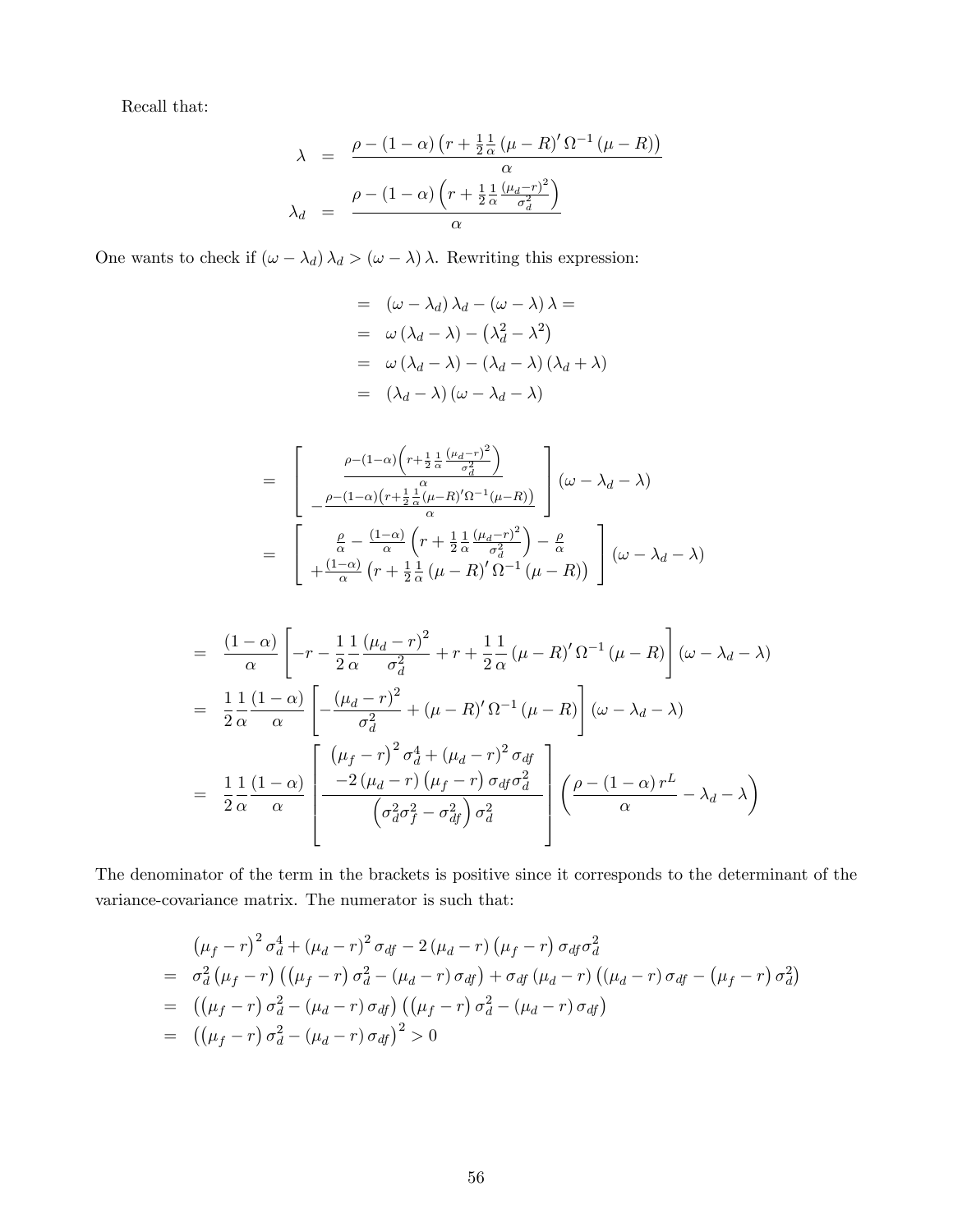The term in parenthesis equals:

$$
= \left(\begin{array}{l}\frac{\rho-(1-\alpha)r^{L}}{\alpha}-\frac{\rho-(1-\alpha)\left(r+\frac{1}{2}\frac{1}{\alpha}\frac{(\mu_{d}-r)^{2}}{\sigma_{d}^{2}}\right)}{\alpha}\right)\\-\frac{\rho-(1-\alpha)\left(r+\frac{1}{2}\frac{1}{\alpha}(\mu-R)^{'}\Omega^{-1}(\mu-R)\right)}{\alpha}\end{array}\right)
$$
\n
$$
= -\frac{\rho}{\alpha}+\frac{(1-\alpha)}{\alpha}\left(-r^{L}+2r+\frac{1}{2}\frac{1}{\alpha}\left(\frac{(\mu_{d}-r)^{2}}{\sigma_{d}^{2}}+(\mu-R)^{'}\Omega^{-1}(\mu-R)\right)\right)
$$
\n
$$
= -\frac{\rho}{\alpha}-\frac{(1-\alpha)r^{L}}{\alpha}+2\frac{(1-\alpha)r}{\alpha}+\left[\frac{1}{2}\frac{1}{\alpha}\frac{(1-\alpha)}{\alpha}\left(\frac{(\mu_{d}-r)^{2}}{\sigma_{d}^{2}}+(\mu-R)^{'}\Omega^{-1}(\mu-R)\right)\right]
$$

For  $\alpha > 1$ , the above term in brackets is negative. For the remainder of the expression:

$$
-\frac{\rho}{\alpha} - \frac{(1-\alpha)r^L}{\alpha} + 2\frac{(1-\alpha)r}{\alpha}
$$
  
=  $\frac{\rho}{\alpha} - \frac{(1-\alpha)r^L}{\alpha} - 2\left(\frac{\rho}{\alpha} - \frac{(1-\alpha)r}{\alpha}\right)$   
<  $\frac{\rho}{\alpha} - \frac{(1-\alpha)r^L}{\alpha} - 2\left(\frac{\rho}{\alpha} - \frac{(1-\alpha)r^L}{\alpha}\right)$   
=  $-\left(\frac{\rho}{\alpha} - \frac{(1-\alpha)r^L}{\alpha}\right) = -\omega$   
< 0

Therefore,  $\left(\omega-\lambda_d\right)\lambda_d-\left(\omega-\lambda\right)\lambda$  equals:

$$
= (\lambda_d - \lambda) (\omega - \lambda_d - \lambda)
$$
  
=  $\frac{1}{2} \frac{1}{\alpha} \frac{(1 - \alpha)}{\alpha}$  
$$
\frac{(\mu f - r)^2 \sigma_d^4 + (\mu_d - r)^2 \sigma_{df}}{(\sigma_d^2 \sigma_f^2 - \sigma_{df}^2) \sigma_d^2}
$$
 
$$
\frac{(\rho - (1 - \alpha)r^L - \lambda_d - \lambda)}{\alpha}
$$

Hence:

$$
(\omega - \lambda_d) \lambda_d > (\omega - \lambda) \lambda
$$
  

$$
\Rightarrow \hat{\tau}^* < \tau_d^*
$$

 $\blacksquare$ 

**Proposition** As long as  $0 < \mu - R < 1$ , the total share invested in stocks is positive, even though the share invested in one or the other can be negative.

$$
\phi_d+\phi_f>0
$$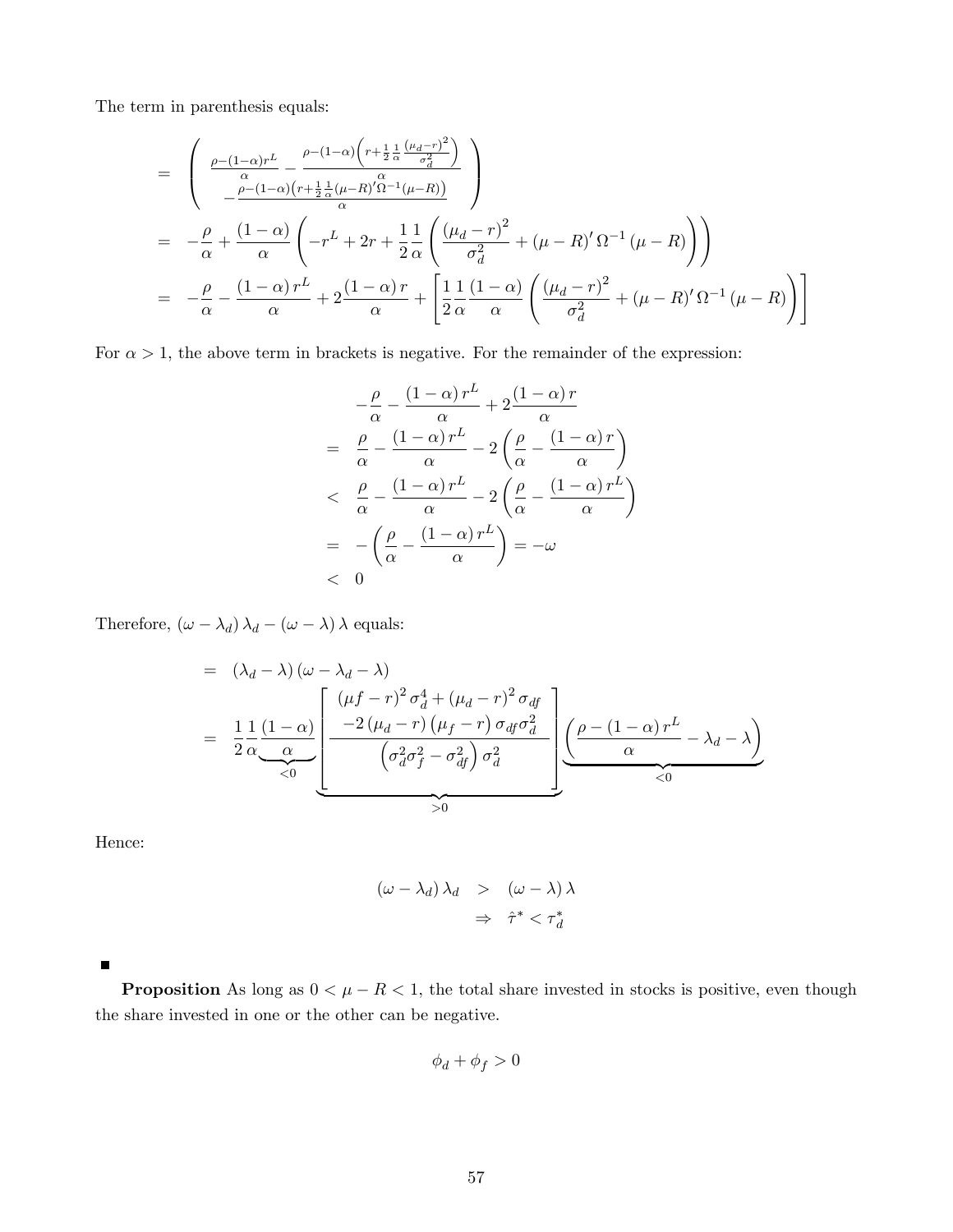Proof.

$$
(\mu_d - r) \sigma_f^2 - (\mu_d - r) \sigma_{df} + (\mu_f - r) \sigma_d^2 - (\mu_f - r) \sigma_{df}
$$
  
\n
$$
> (\mu_d - r) \sigma_f^2 - (\mu_d - r) \sigma_d \sigma_f + (\mu_f - r) \sigma_d^2 - (\mu_f - r) \sigma_d \sigma_f
$$
  
\n
$$
> (\mu_d - r) (\sigma_f^2 - \sigma_d \sigma_f) + (\mu_f - r) (\sigma_d^2 - \sigma_d \sigma_f)
$$
  
\n
$$
> (\mu_d - r) \sigma_f (\sigma_f - \sigma_d) + (\mu_f - r) \sigma_d (\sigma_d - \sigma_f)
$$
  
\n
$$
= (\sigma_f - \sigma_d) [(\mu_d - r) \sigma_f - (\mu_f - r) \sigma_d]
$$
  
\n
$$
> (\sigma_f - \sigma_d) [(\mu_d - r) \sigma_f - \sigma_d]
$$

And  $0 < (\mu_d - r) < 1$ . If  $((\mu_d - r) \sigma_f - \sigma_d) > 0 \Rightarrow (\sigma_f - \sigma_d) > 0$ . If  $((\mu_d - r) \sigma_f - \sigma_d) < 0 \Rightarrow \sigma_f <$ 

 $\frac{\sigma_d}{(\mu_d - r)} < \sigma_d$ . And hence, the above expression is positive.

Proposition Regardless the availability of foreign stocks, the following assessments are still true that:

$$
\frac{\partial \tau^*}{\partial \theta} > 0, \frac{\partial \tau^*}{\partial r^L} > 0
$$

Proof. Following Abel et al. (2007):

$$
M(\tau) \equiv \frac{(\omega - \lambda)}{\omega} e^{-\lambda \tau} + \frac{\lambda}{\omega} e^{(\omega - \lambda)\tau}
$$

$$
M(\tau^*) \chi = 1
$$

$$
\chi = (1 - \theta)^{\frac{(1 - \alpha)}{\alpha}}
$$

$$
\omega = \frac{(\rho - (1 - \alpha) r^L)}{\alpha}
$$

Total differentiating the above equation:

$$
\frac{dM}{d\tau^*} \frac{d\tau^*}{d\theta} \chi + \frac{d\chi}{d\theta} M(\tau^*) = 0
$$

$$
\frac{d\chi}{d\theta} = -\frac{(1-\alpha)}{\alpha} (1-\theta)^{\frac{(1-\alpha)}{\alpha}-1}
$$

$$
= -\chi (1-\alpha) [\alpha (1-\theta)]^{-1}
$$

And:

$$
\frac{\partial M}{\partial \tau^*} = -\lambda \frac{(\omega - \lambda)}{\omega} e^{-\lambda \tau} + \frac{(\omega - \lambda)\lambda}{\omega} e^{(\omega - \lambda)\tau}
$$

$$
= -\lambda \frac{(\omega - \lambda)}{\omega} e^{-\lambda \tau} + \frac{(\omega - \lambda)\lambda}{\omega} e^{\omega \tau} e^{-\lambda \tau}
$$

$$
= \frac{(\omega - \lambda)\lambda}{\omega} (e^{\omega \tau} - 1) e^{-\lambda \tau}
$$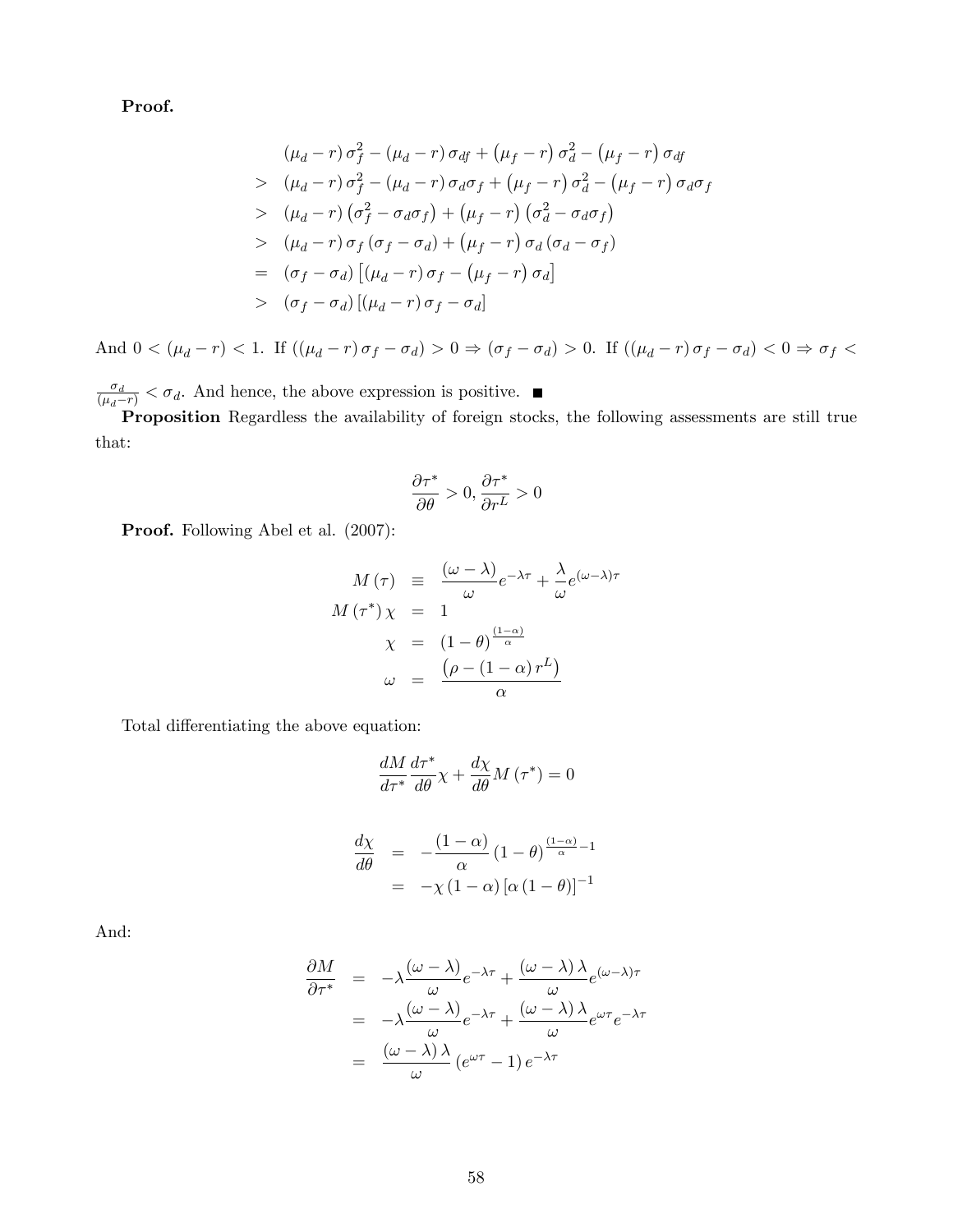Hence:

$$
\frac{d\tau^*}{d\theta} = \frac{-M(\tau^*)\frac{d\chi}{d\theta}}{\chi \frac{dM}{d\tau^*}}
$$
\n
$$
= \frac{M(\tau^*)\chi(1-\alpha)\left[\alpha(1-\theta)\right]^{-1}}{\chi\frac{(\omega-\lambda)\lambda}{\omega}(e^{\omega\tau}-1)e^{-\lambda\tau}}
$$
\n
$$
= \frac{\frac{(1-\alpha)}{\alpha}\left[(1-\theta)\right]^{-1}}{\chi\frac{1-\alpha}{\omega}[\Omega(\alpha)-r^L]\lambda}(e^{\omega\tau}-1)e^{-\lambda\tau}}
$$
\n
$$
= \frac{\omega\left[(1-\theta)\right]^{-1}}{\chi\left[\Omega(\alpha)-r^L\right]\lambda(e^{\omega\tau}-1)e^{-\lambda\tau}} > 0
$$

That can be obtained by replacing  $M(\tau^*)\chi=1$  and by using the expression as:

$$
\omega - \lambda = \frac{1 - \alpha}{\alpha} \left[ \Omega \left( \alpha \right) - r^L \right]
$$

Finally, applying the implicit function theorem to the expression for  $M(\tau^*)$ , one obtains:

$$
\frac{\partial \tau^*}{\partial r^L} = -\frac{\frac{\partial M}{\partial \omega} \frac{\partial \omega}{\partial r^L}}{\frac{\partial M}{\partial \tau^*}}
$$

$$
\frac{\partial M}{\partial \omega} = [1 - (1 - \tau \omega) e^{\tau \omega}] \frac{\lambda e^{-\lambda \tau}}{\omega^2}
$$

$$
\frac{\partial \omega}{\partial r^L} = -\frac{(1 - \alpha)}{\alpha}
$$

$$
\frac{\partial M}{\partial \tau^*} = \frac{(\omega - \lambda)\lambda}{\omega} (e^{\omega \tau} - 1) e^{-\lambda \tau}
$$

$$
\frac{\partial \tau^*}{\partial r^L} = \frac{\left[1 - (1 - \tau\omega)e^{\tau\omega}\right] \frac{\lambda e^{-\lambda\tau}}{\omega^2} \frac{(1 - \alpha)}{\alpha}}{\frac{1 - \alpha}{\omega} \left[\Omega\left(\alpha\right) - r^L\right] \frac{\lambda}{\omega} \left(e^{\omega\tau} - 1\right) e^{-\lambda\tau}}
$$
\n
$$
= \frac{1 - (1 - \tau\omega)e^{\tau\omega}}{\omega \left[\Omega\left(\alpha\right) - r^L\right] \left(e^{\omega\tau} - 1\right)} > 0 \text{ for } \omega\tau > 0
$$

**Proposition** If  $\alpha > 1$ , and non-short-selling is assumed, i. e.,  $\phi_d > 0$  and  $\phi_f > 0$ , the optimal level of inattention is negatively correlated with mean returns on domestic and foreign stocks, positively correlated to the volatility of those assets' returns, and positively correlated to the covariance of such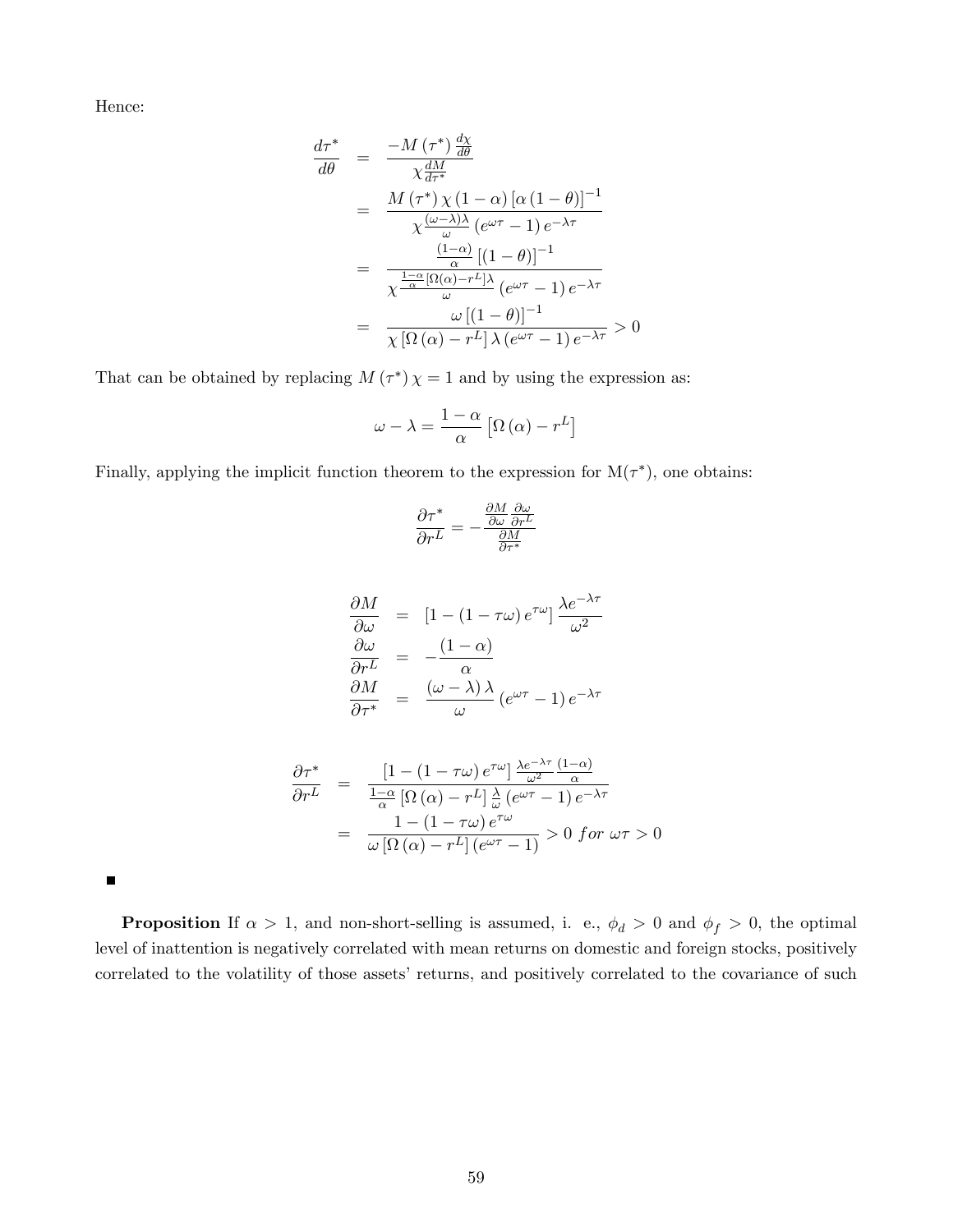returns:

$$
\begin{array}{lcl} \displaystyle \frac{\partial \tau^*}{\partial \mu_d} & < & 0, \frac{\partial \tau^*}{\partial \mu_f} < 0 \\[0.4cm] \displaystyle \frac{\partial \tau^*}{\partial \sigma_d^2} & > & 0, \frac{\partial \tau^*}{\partial \sigma_f^2} > 0 \\[0.4cm] \displaystyle \frac{\partial \tau^*}{\partial \sigma_{df}} & > & 0 \end{array}
$$

Proof. First, looking at the returns:

$$
\frac{(\omega - \lambda)}{\omega} e^{-\lambda \tau^*} + \frac{\lambda}{\omega} e^{(\omega - \lambda)\tau^*} - \frac{1}{\chi} = 0
$$
  
or  

$$
M(\tau^*) \chi = 1
$$

Using the implicit function theorem:

$$
\frac{\partial \tau^*}{\partial \mu_f} = -\frac{\frac{\partial M}{\partial \mu_f}}{\frac{\partial M}{\partial \tau^*}} = -\frac{\left(\frac{\partial M}{\partial \lambda} \frac{\partial \lambda}{\partial \Omega(\alpha)} \frac{\partial \Omega(\alpha)}{\partial \mu_f}\right)}{\frac{\partial M}{\partial \tau^*}}
$$

$$
\frac{\partial \tau^*}{\partial \mu_d} = -\frac{\frac{\partial M}{\partial \mu_d}}{\frac{\partial M}{\partial \tau^*}} = -\frac{\left(\frac{\partial M}{\partial \lambda} \frac{\partial \lambda}{\partial \Omega(\alpha)} \frac{\partial \Omega(\alpha)}{\partial \mu_d}\right)}{\frac{\partial M}{\partial \tau^*}}
$$

The common three terms in the previous two derivatives are such that:

$$
\frac{\partial M}{\partial \lambda} = \frac{1}{\lambda} M \left( \tau^* \right) e^{-\lambda \tau^*} \left[ -M \left( \tau^* \right)^{-1} + \left( 1 - \lambda \tau^* \right) e^{\lambda \tau^*} \right]
$$

Since  $M(\tau^*)\chi=1$ ,  $(1-\lambda\tau^*)e^{\lambda\tau^*}<1$ , for  $\lambda\tau>0$ , and  $M(\tau^*)>0$ , it is true that  $\frac{\partial M}{\partial\lambda}<\frac{1}{\lambda}M(\tau^*)e^{-\lambda\tau^*}[-\chi+1]$ . If  $\alpha > 1$ ,  $\chi > 1$ , and hence,  $\frac{\partial M}{\partial \lambda} < 0$ .

In addition, it's easy to obtain that:

$$
\frac{\partial \lambda}{\partial \Omega(\alpha)} = -\frac{(1-\alpha)}{\alpha} > 0, \text{ for } \alpha > 1
$$
  

$$
\frac{\partial \Omega(\alpha)}{\partial \mu_f} = \frac{1}{\alpha} \frac{-(\mu_d - r) \sigma_{df} + (\mu_f - r) \sigma_d^2}{\sigma_d^2 \sigma_f^2 - \sigma_{df}^2}
$$
  

$$
\frac{\partial M}{\partial \tau^*} = \frac{(\omega - \lambda)\lambda}{\omega} (e^{\omega \tau} - 1) e^{-\lambda \tau}
$$
  

$$
= \frac{1-\alpha}{\alpha} [\Omega(\alpha) - r^L] \frac{\lambda}{\omega} (e^{\omega \tau} - 1) e^{-\lambda \tau} < 0, \text{ for } \alpha > 1
$$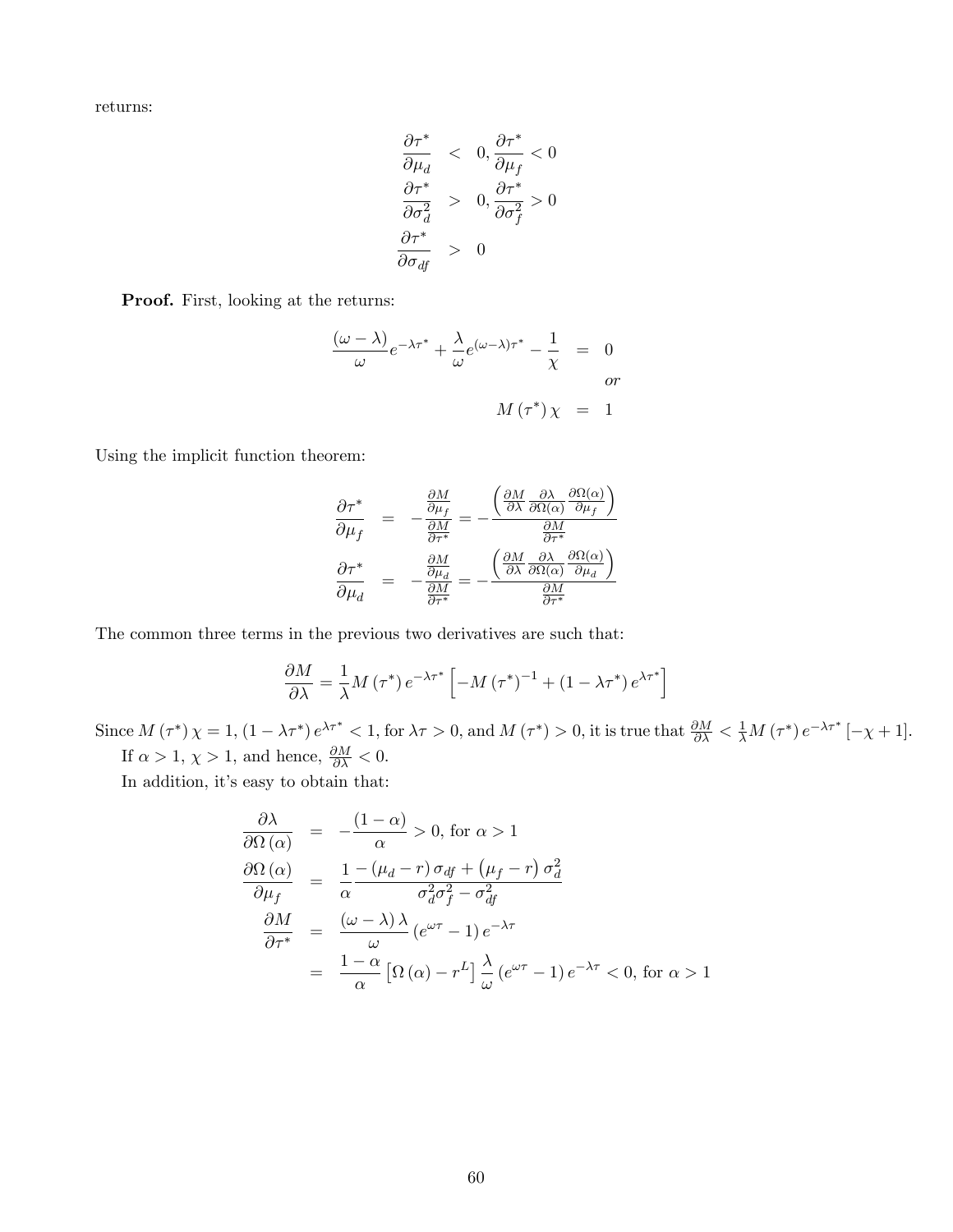However, the term for  $\frac{\partial \Omega(\alpha)}{\partial u_i}$  $\frac{\partial \Omega(\alpha)}{\partial \mu_f}$  and  $\frac{\partial \Omega(\alpha)}{\partial \mu_d}$  $\frac{\partial \Omega(\alpha)}{\partial \mu_d}$  can be positive or negative. Recall that:

$$
\Omega(\alpha) \equiv \left( r + \frac{1}{2} \frac{1}{\alpha} (\mu - R)' \Omega^{-1} (\mu - R) \right)
$$
  
= 
$$
\left( r + \frac{1}{2} \frac{1}{\alpha} \left( \frac{(\mu_d - r)^2 \sigma_f^2 - 2(\mu_d - r) (\mu_f - r) \sigma_{df} + (\mu_f - r)^2 \sigma_d^2}{\sigma_d^2 \sigma_f^2 - \sigma_{df}^2} \right) \right)
$$

$$
\frac{d\Omega(\alpha)}{d\mu} = \frac{1}{\alpha} (\mu - R)' \Omega^{-1} = \phi^{*}'
$$

$$
= \frac{1}{\alpha} \frac{1}{\sigma_d^2 \sigma_f^2 - \sigma_{df}^2} \left( \frac{(\mu_d - r) \sigma_f^2 - (\mu_f - r) \sigma_{df}}{-(\mu_d - r) \sigma_{df} + (\mu_f - r) \sigma_d^2} \right)
$$

Hence:

$$
\frac{d\Omega\left(\alpha\right)}{d\mu_{f}}=\frac{1}{\alpha}\frac{-\left(\mu_{d}-r\right)\sigma_{df}+\left(\mu_{f}-r\right)\sigma_{d}^{2}}{\sigma_{d}^{2}\sigma_{f}^{2}-\sigma_{df}^{2}}\lessgtr0
$$

The analogous derivation follows for the domestic stock market:

$$
\frac{d\Omega\left(\alpha\right)}{d\mu_{d}} = \frac{1}{\alpha} \frac{\left(\mu_{d} - r\right)\sigma_{f}^{2} - \left(\mu_{f} - r\right)\sigma_{df}}{\sigma_{d}^{2}\sigma_{f}^{2} - \sigma_{df}^{2}} \lesssim 0
$$

Although the answers to the last derivative is straightforward for the one-asset only case, the analogous is not true for the case with foreign and domestic stocks. In principle, nothing prevents the investor from short selling, and if this is so,  $\frac{d\Omega(\alpha)}{d\mu}$  $\frac{d\Omega(\alpha)}{d\mu_f}$  or  $\frac{d\Omega(\alpha)}{d\mu_d}$  $\frac{\Omega(\alpha)}{d\mu_d}$  can attain a negative sign.

Assuming there is no short selling:

$$
(\mu_d - r) \sigma_f^2 - (\mu_f - r) \sigma_{df} > 0
$$
  
- 
$$
(\mu_d - r) \sigma_{df} + (\mu_f - r) \sigma_d^2 > 0,
$$

and therefore,  $\frac{\partial \Omega(\alpha)}{\partial u}$  $\frac{\partial \Omega(\alpha)}{\partial \mu_f} > 0$  and  $\frac{\partial \Omega(\alpha)}{\partial \mu_d}$  $\frac{\partial u(a)}{\partial \mu_d} > 0$ , implying:

@ @<sup>f</sup> = @M @<sup>f</sup> @M @ = 0 BB@ <0 z}|{ @M @ >0 z }| { @ @ () >0 z }| { @ () @<sup>f</sup> 1 CCA @M @ |{z} <0 < 0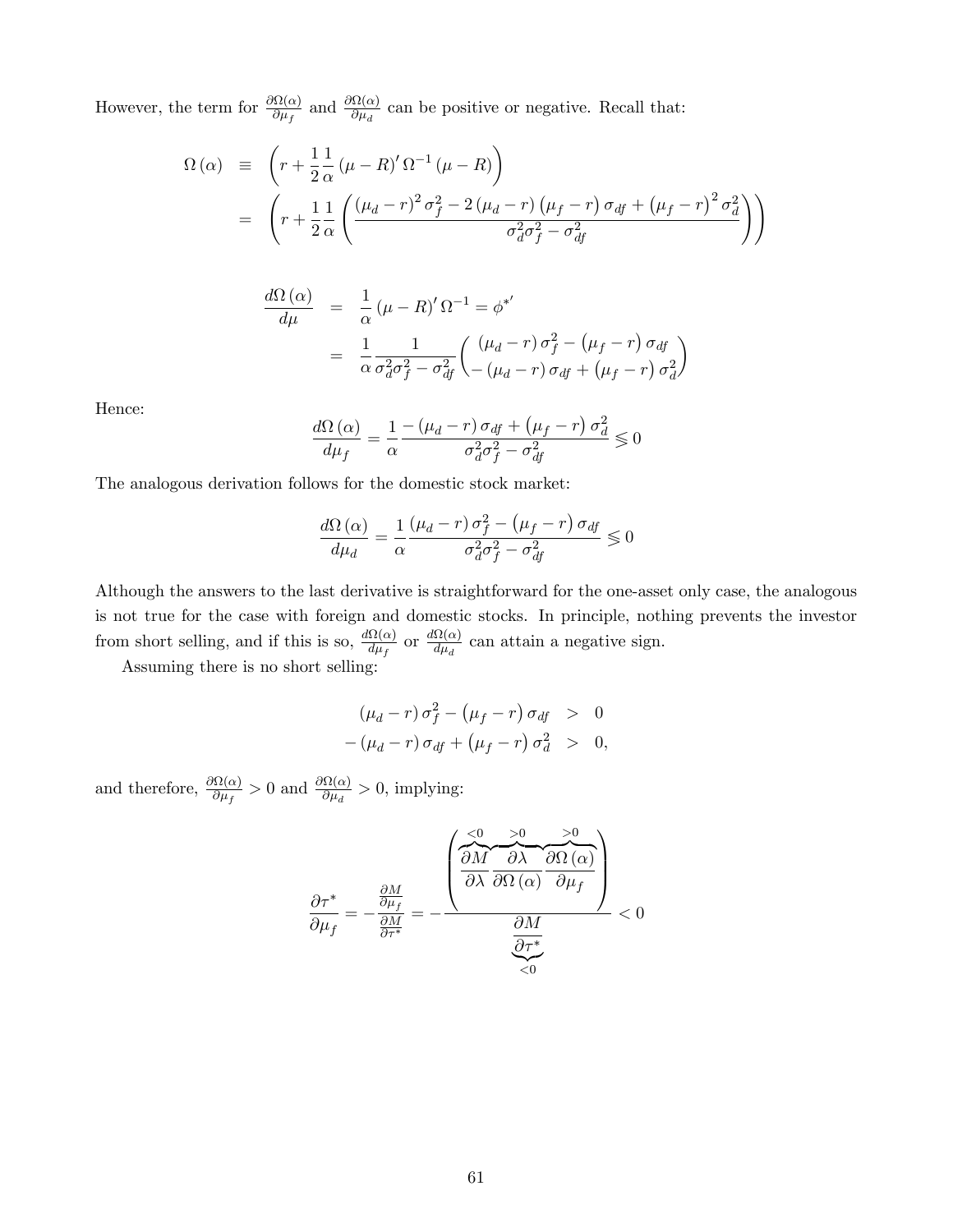$$
\frac{\partial \tau^*}{\partial \mu_d} = -\frac{\frac{\partial M}{\partial \mu_f}}{\frac{\partial M}{\partial \tau^*}} = -\frac{\left(\frac{\partial M}{\partial \lambda} \frac{\partial \theta}{\partial \Omega(\alpha)} \frac{>0}{\partial \mu_d}\right)}{\frac{\partial M}{\partial \tau^*}} < 0
$$

Now, for the variances:

$$
\frac{\partial \tau^*}{\partial \sigma_f^2} = -\frac{\frac{\partial M}{\partial \sigma_f^2}}{\frac{\partial M}{\partial \tau^*}} = -\frac{\left(\frac{\partial M}{\partial \lambda} \frac{\partial \lambda}{\partial \Omega(\alpha)} \frac{\partial \Omega(\alpha)}{\partial \sigma_f^2}\right)}{\frac{\partial M}{\partial \tau^*}} > 0
$$

$$
\frac{\partial \tau^*}{\partial \sigma_d^2} = -\frac{\frac{\partial M}{\partial \mu_f}}{\frac{\partial M}{\partial \tau^*}} = -\frac{\left(\frac{\partial M}{\partial \lambda} \frac{\partial \lambda}{\partial \Omega(\alpha)} \frac{\partial \Omega(\alpha)}{\partial \sigma_d^2}\right)}{\frac{\partial M}{\partial \tau^*}} > 0
$$

Again, the term for  $\Omega(\alpha)$  is such that:

$$
\Omega\left(\alpha\right) \equiv \left(r + \frac{1}{2} \frac{1}{\alpha} \left(\frac{\left(\mu_d - r\right)^2 \sigma_f^2 - 2\left(\mu_d - r\right) \left(\mu_f - r\right) \sigma_{df} + \left(\mu_f - r\right)^2 \sigma_d^2}{\sigma_d^2 \sigma_f^2 - \sigma_{df}^2}\right)\right)
$$

$$
\frac{d\Omega(\alpha)}{d\sigma_f^2} = \frac{1}{2} \frac{1}{\alpha} \left( \frac{2(\mu_d - r)^2 \sigma_f \left( \sigma_d^2 \sigma_f^2 - \sigma_{df}^2 \right) - \left( -2(\mu_d - r)(\mu_f - r) \sigma_{df} \right) 2\sigma_d^2 \sigma_f}{\left( \sigma_d^2 \sigma_f^2 - \sigma_{df}^2 \right)^2} \right)
$$
\n
$$
= \frac{1}{2} \frac{1}{\alpha} \left( \frac{2(\mu_d - r)^2 \sigma_f \left( \sigma_d^2 \sigma_f^2 - \sigma_{df}^2 \right) - \left( -2(\mu_d - r)(\mu_f - r) \sigma_{df} \right) 2\sigma_d^2 \sigma_f}{\left( -2(\mu_d - r)(\mu_f - r) \sigma_{df} \right) 2\sigma_d^2 \sigma_f} \right)
$$
\n
$$
= \frac{1}{2} \frac{1}{\alpha} \left( \frac{2(\mu_d - r)^2 \sigma_f \left( \sigma_d^2 \sigma_f^2 - \sigma_{df}^2 \right) - \left( -2(\mu_d - r)(\mu_f - r) \sigma_{df} \right) 2\sigma_d^2 \sigma_f}{\left( \sigma_d^2 \sigma_f^2 - \sigma_{df}^2 \right)^2} \right)
$$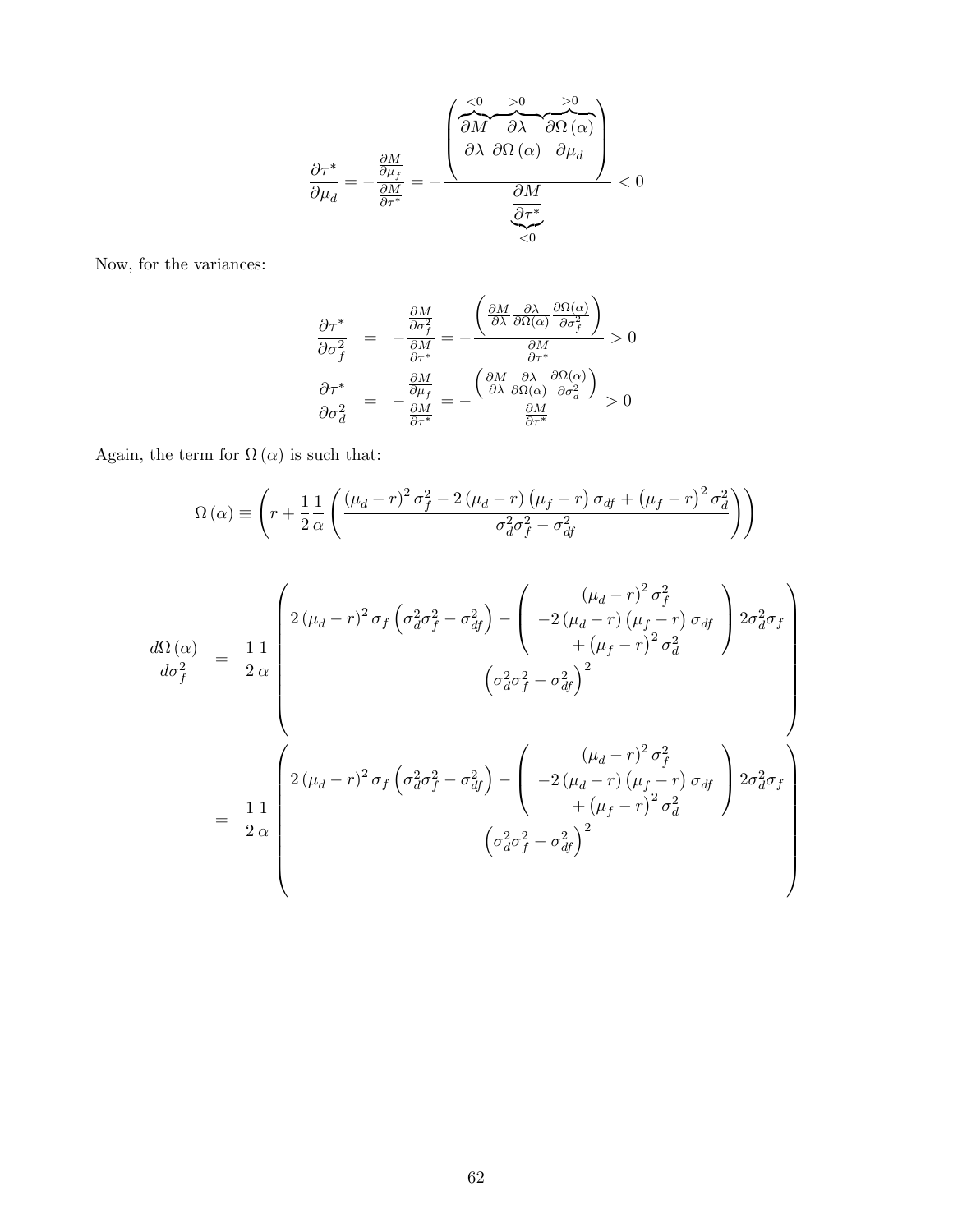One, hence, has to test the sign of the numerator of the above expression. Rearranging the terms:

$$
(\mu_d - r)^2 \sigma_f \left(\sigma_d^2 \sigma_f^2 - \sigma_{df}^2\right) - \left(\begin{array}{c} \sigma_d^2 \sigma_f \left(\mu_d - r\right)^2 \sigma_f^2 - 2\sigma_d^2 \sigma_f \left(\mu_d - r\right) \left(\mu_f - r\right) \sigma_{df} \\ + \sigma_d^2 \sigma_f \left(\mu_f - r\right)^2 \sigma_d^2 \end{array}\right)
$$
  
= 
$$
(\mu_d - r) \sigma_f \sigma_{df} \left(\left(\mu_f - r\right) \sigma_d^2 - \left(\mu_d - r\right) \sigma_{df}\right)
$$

$$
+ \sigma_d^2 \sigma_f \left(\mu_f - r\right) \left(\left(\mu_d - r\right) \sigma_{df} - \left(\mu_f - r\right) \sigma_d^2\right)
$$
  
= 
$$
\sigma_f \left(\left(\mu_f - r\right) \sigma_d^2 - \left(\mu_d - r\right) \sigma_{df}\right) \left(\left(\mu_d - r\right) \sigma_{df} - \left(\mu_f - r\right) \sigma_d^2\right)
$$
  
= 
$$
- \sigma_f \left(\left(\mu_f - r\right) \sigma_d^2 - \left(\mu_d - r\right) \sigma_{df}\right)^2
$$
  

$$
< 0
$$

The analogous follows for the domestic stock:

$$
\frac{d\Omega(\alpha)}{d\sigma_d^2} = \frac{1}{2} \frac{1}{\alpha} \left( 2(\mu_f - r)^2 \sigma_d \left( \sigma_d^2 \sigma_f^2 - \sigma_{df}^2 \right) - \left( -2(\mu_d - r)(\mu_f - r) \sigma_{df} \right) 2\sigma_f^2 \sigma_d \right) \frac{d\Omega(\alpha)}{d\sigma_d^2} = \frac{1}{2} \frac{1}{\alpha} \left( \sigma_d^2 \sigma_f^2 - \sigma_{df}^2 \right)^2
$$
\n
$$
\left( \sigma_d^2 \sigma_f^2 - \sigma_{df}^2 \right)^2
$$
\n
$$
= \frac{1}{2} \frac{1}{\alpha} \left( 2(\mu_f - r)^2 \sigma_d \left( \sigma_d^2 \sigma_f^2 - \sigma_{df}^2 \right) - \left( -2(\mu_d - r)(\mu_f - r) \sigma_{df} \right) 2\sigma_f^2 \sigma_d \right)
$$
\n
$$
\left( \sigma_d^2 \sigma_f^2 - \sigma_{df}^2 \right)^2
$$
\n
$$
\left( \sigma_d^2 \sigma_f^2 - \sigma_{df}^2 \right)^2
$$

The numerator is such that:

$$
(\mu_f - r)^2 \sigma_d (\sigma_d^2 \sigma_f^2 - \sigma_{df}^2) - ((\mu_d - r)^2 \sigma_f^2 - 2(\mu_d - r) (\mu_f - r) \sigma_{df} + (\mu_f - r)^2 \sigma_d^2) \sigma_f^2 \sigma_d
$$
  
\n
$$
= (\mu_f - r)^2 \sigma_d \sigma_d^2 \sigma_f^2 - (\mu_f - r)^2 \sigma_d \sigma_{df}^2 - \sigma_f^2 \sigma_d (\mu_d - r)^2 \sigma_f^2
$$
  
\n
$$
+ 2\sigma_f^2 \sigma_d (\mu_d - r) (\mu_f - r) \sigma_{df} - \sigma_f^2 \sigma_d (\mu_f - r)^2 \sigma_d^2
$$
  
\n
$$
= (\mu_d - r) (\mu_f - r) \sigma_f^2 \sigma_d \sigma_{df} - (\mu_f - r)^2 \sigma_d \sigma_{df}^2
$$
  
\n
$$
+ (\mu_d - r) (\mu_f - r) \sigma_f^2 \sigma_d \sigma_{df} - (\mu_d - r)^2 \sigma_f^4 \sigma_d
$$
  
\n
$$
= \sigma_d ((\mu_d - r) \sigma_f^2 - (\mu_f - r) \sigma_{df}) ((\mu_f - r) \sigma_{df} - (\mu_d - r) \sigma_f^2)
$$
  
\n
$$
= -\sigma_d ((\mu_d - r) \sigma_f^2 - (\mu_f - r) \sigma_{df})^2
$$
  
\n
$$
< 0
$$

Therefore: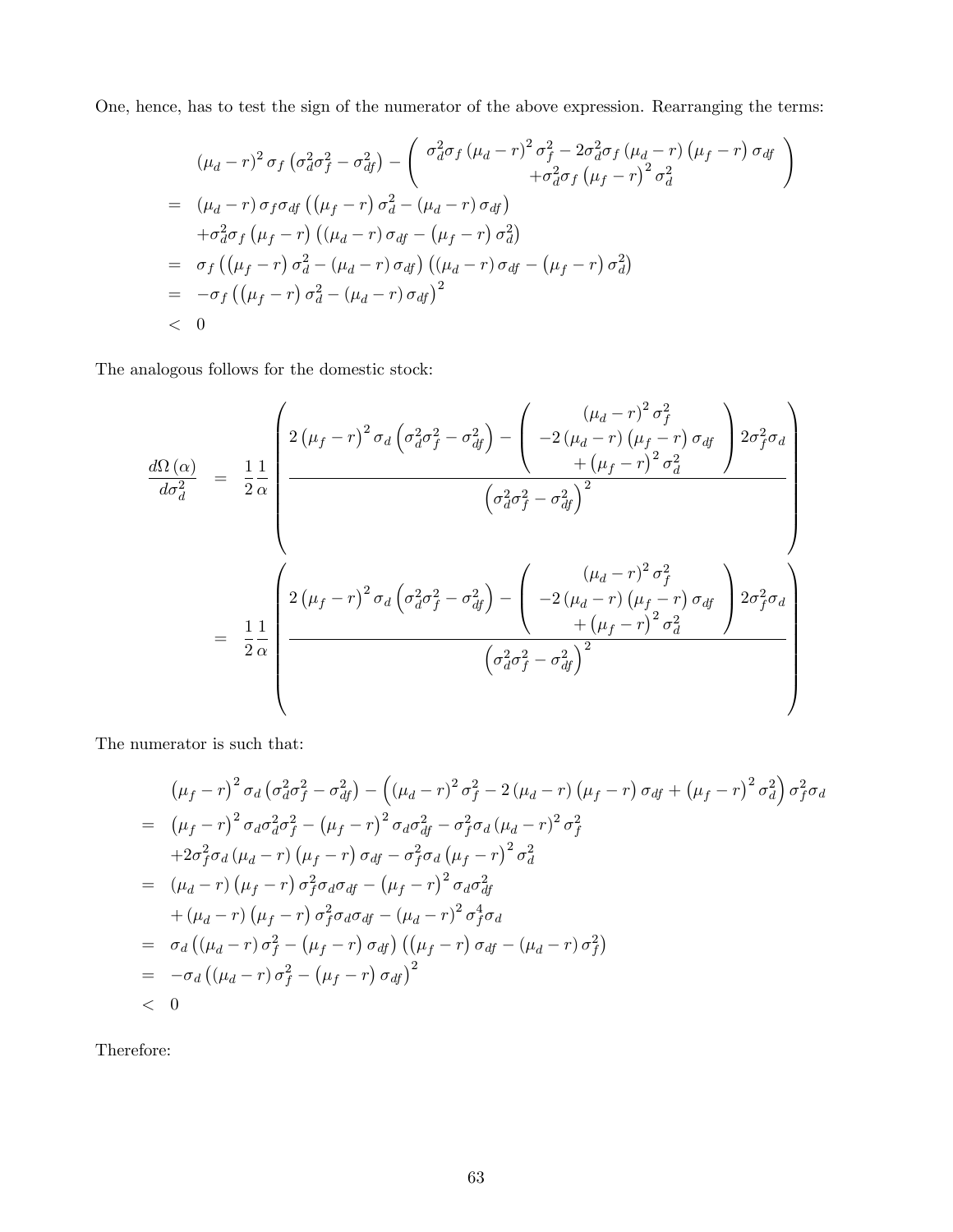$$
\frac{\partial \tau^*}{\partial \sigma_f^2} = -\frac{\frac{\partial M}{\partial \sigma_f^2}}{\frac{\partial M}{\partial \tau^*}} = -\frac{\left(\frac{\partial M}{\partial \lambda} \frac{\partial \lambda}{\partial \Omega} \frac{\partial \Omega}{\partial \Omega} \frac{\partial \Omega}{\partial \sigma_f^2}\right)}{\frac{\partial M}{\partial \tau^*}} > 0
$$
\n
$$
\frac{\partial \tau^*}{\partial \sigma_d^2} = -\frac{\frac{\partial M}{\partial \mu_f}}{\frac{\partial M}{\partial \tau^*}} = -\frac{\left(\frac{\partial M}{\partial \lambda} \frac{\partial \Omega}{\partial \Omega} \frac{\partial \Omega}{\partial \Omega} \frac{\partial \Omega}{\partial \sigma_d^2}\right)}{\frac{\partial M}{\partial \tau^*}} > 0
$$

Observe that for the variance case, there is no need for the restriction on non-short-selling. Finally, for the covariance, the optimal level of inattention is increasing in the covariance of the asset returns. Applying the Implicit Function Theorem:

$$
\frac{\partial \tau^*}{\partial \sigma_{df}} = -\frac{\frac{\partial M}{\partial \sigma_{df}}}{\frac{\partial M}{\partial \tau^*}} = -\frac{\left(\frac{\partial M}{\partial \lambda} \frac{\partial \lambda}{\partial \Omega(\alpha)} \frac{\partial \Omega(\alpha)}{\partial \sigma_{df}}\right)}{\frac{\partial M}{\partial \tau^*}}
$$

As previously obtained:

$$
\frac{\partial M}{\partial \lambda} = \frac{1}{\lambda} M \left( \tau^* \right) e^{-\lambda \tau^*} \left[ -M \left( \tau^* \right)^{-1} + \left( 1 - \lambda \tau^* \right) e^{\lambda \tau^*} \right] < 0, \text{ for } \alpha > 1
$$

$$
\frac{\partial \lambda}{\partial \Omega(\alpha)} = -\frac{(1-\alpha)}{\alpha} \n\frac{\partial M}{\partial \tau^*} = \frac{1-\alpha}{\alpha} \left[ \Omega(\alpha) - r^L \right] \frac{\lambda}{\omega} \left( e^{\omega \tau} - 1 \right) e^{-\lambda \tau}
$$

$$
\frac{\partial \Omega(\alpha)}{\partial \sigma_{df}} = \frac{1}{2} \frac{1}{\alpha} \left( \frac{-2(\mu_d - r) (\mu_f - r) (\sigma_d^2 \sigma_f^2 - \sigma_{df}^2) - (2(\mu_d - r) (\mu_f - r) (\sigma_{df} + (\mu_f - r)^2 \sigma_d^2))}{(\sigma_d^2 \sigma_f^2 - \sigma_{df}^2)^2} \right)
$$
\n
$$
= \frac{1}{2} \frac{1}{\alpha} \left( \frac{-2(\mu_d - r) (\mu_f - r) \sigma_d^2 \sigma_f^2 + 2(\mu_d - r) (\mu_f - r) \sigma_{df}^2}{(\sigma_d^2 \sigma_f^2 + 2(\mu_d - r) (\mu_f - r) \sigma_{df}^2 + 2\sigma_{df} (\mu_f - r)^2 \sigma_d^2)} \right)
$$